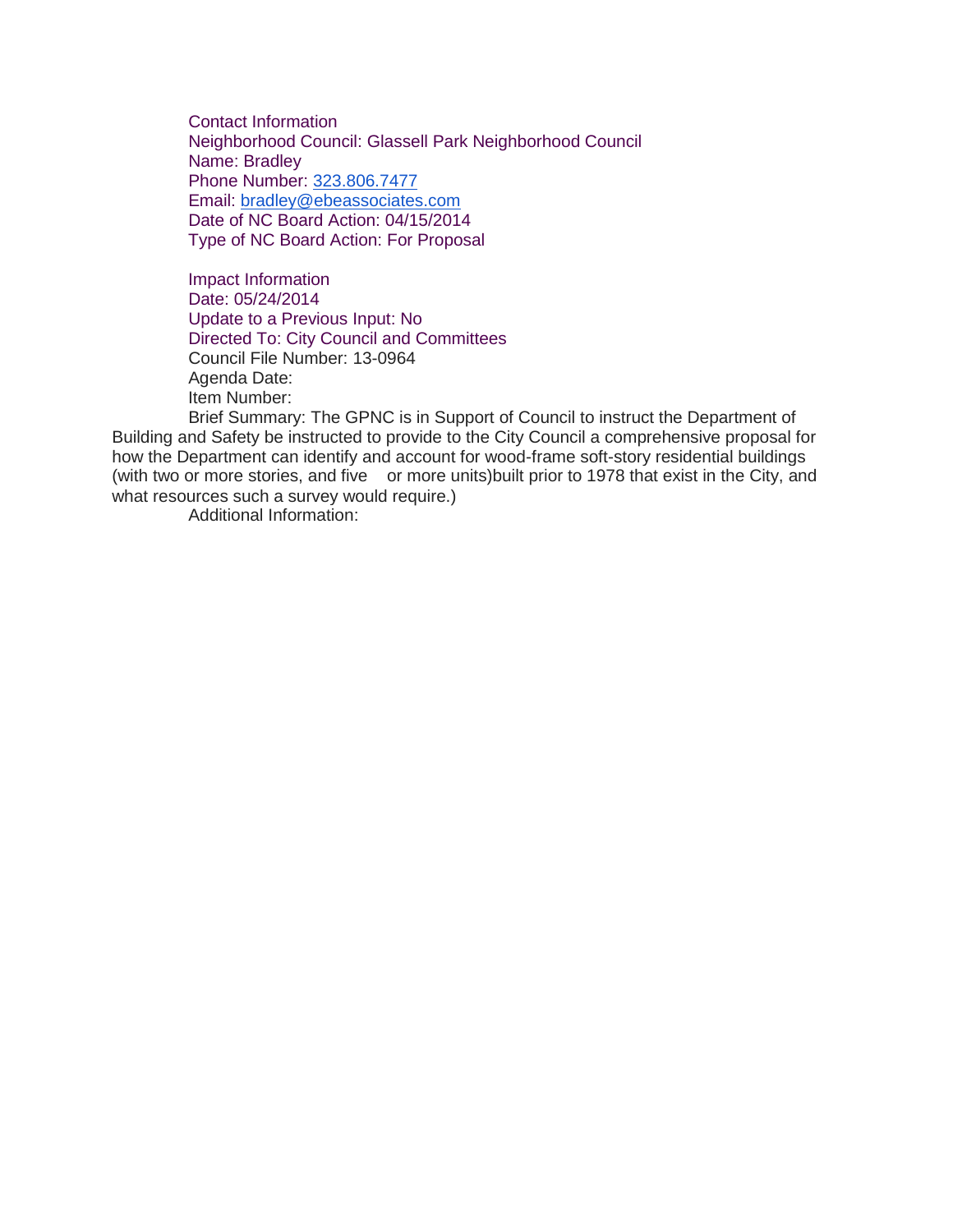

Our Voice to the City Nuestra voz a la Ciudad

**GLASSELL PARK NEIGHBORHOOD COUNCIL OFFICERS** 

> **RUBY DeVERA** CHAIRPERSON

**BALTAZAR VEGA** VICE CHAIRPERSON

**GLADYS PINTO-MUÑOZ SECRETARY** 

> **CHANNA GRACE** TREASURER

**MICHAEL DIVIC** MEMBER-AT-LARGE

**Motion Passes**

**ANNOUNCE** 

(Approved Minutes On: 05/ / 2014)

*(11) Total Board members seated (0) Alternate in Attendance*

Ruby De Vera, Chairperson *(Arrived at 7:20pm)* Channa Grace, Treasurer Gladys Pinto-Munoz, Secretary *(Arrived 7:30pm)* Pavlo Vlanco Maggie Lopez-Robles Luis "Art" Camarillo Lázaro Agüero *(Arrived 8:30pm)* Bradley Michael Divic Crystal-Lynne Orozco Maggie Darett-Quiroz *(Arrived at 8:55pm)*

# ~MINUTES MAY NOT REFLECT THE CHRONOLOGICAL ORDER OF ACTIONS~

**1. Welcome and Introductions** *(Meeting began at 7:07pm)*

*(Glassell Park Neighborhood Council Chair, Ruby DeVera is not present and the Vice-Chair, Baltazar Vega is not present. Board Member, Bradley asked Board Members if they had objections to interim Chair of the GCS Mtg. until Chair/Vice Chair arrives to facilitate meeting and hear move agenda forward and allow official/public comments, etc. There were no objections. Bradley brought meeting to order and commenced meeting)*

Bradley called for Board Members to be seated. After board members introduced themselves, Interim Chair, Bradley and Gladys Pinto-Muñoz indicated they have a quorum of 8 minimally to commence meeting.

|                | Vote Taken:                                                                  | 9 in favor | 0 opposed | <b>Q</b> abstention |                                                                                                     |
|----------------|------------------------------------------------------------------------------|------------|-----------|---------------------|-----------------------------------------------------------------------------------------------------|
|                | Michael Divic introduces motion to table item. Art Camarillo seconds motion. |            |           |                     |                                                                                                     |
| $\mathbf{2}^-$ |                                                                              |            |           |                     | Acceptance/Review of GPNC SPEC Mtg. Min. for February 22 and GCS Mtg. Min. March 18, 2014. (Tabled) |

**3**. Official/Public Comment (Non-Agenda Items) (2 Min. Max.)

**Lauren Ballard, Field Deputy for City Councilmember Jose Huizar, City Council District 14**



**CITY OF LOS ANGELES**

ERIC M. GARCETTI MAYOR

**GLASSELL PARK NEIGHBORHOOD COUNCIL GENERAL COMMUNITY STAKEHOLDERS MEETING MINUTES Tuesday April 15,** 2014 Glassell Park Community & Senior Center

3750 N. Verdugo Road Los Angeles, CA 90065

**GLASSELL PARK NEIGHBORHOOD COUNCIL**  3750 N. Verdugo Road Los Angeles, CA 90065 (323) 256-4762 or 256-GPNC GPNC41@sbcglobal.net [www.glassellparknc.org](http://www.glassellparknc.org/) 

(LIST OF BOARD MEMBERS) BRADLEY - AREA 1 MAGGIE DARETT-QUIROZ - AREA 2 CRYSTAL-LYNNE OROZCO - AREA 3 MAGGIE LOPEZ-ROBLES - AREA 4 ARLENE SANTOS - AREA MARTIN GREGORI - AFCIDIA<br>LADYS PINTO MUÑOZERE A 7 GLADYS PINTO MUÑOZ CHANNA GRACE - BUS  $RUBY$  DeVERA – BUS. LÁZARO AGÜF **JOSE ME** PAVLO VL BALTAZAR VEGA – EDUC.<br>LUIS 'ART' CAMARILLO – FAITHERIC D  $MICH<sub>2</sub> = AT LARGE R<sub>2</sub>P$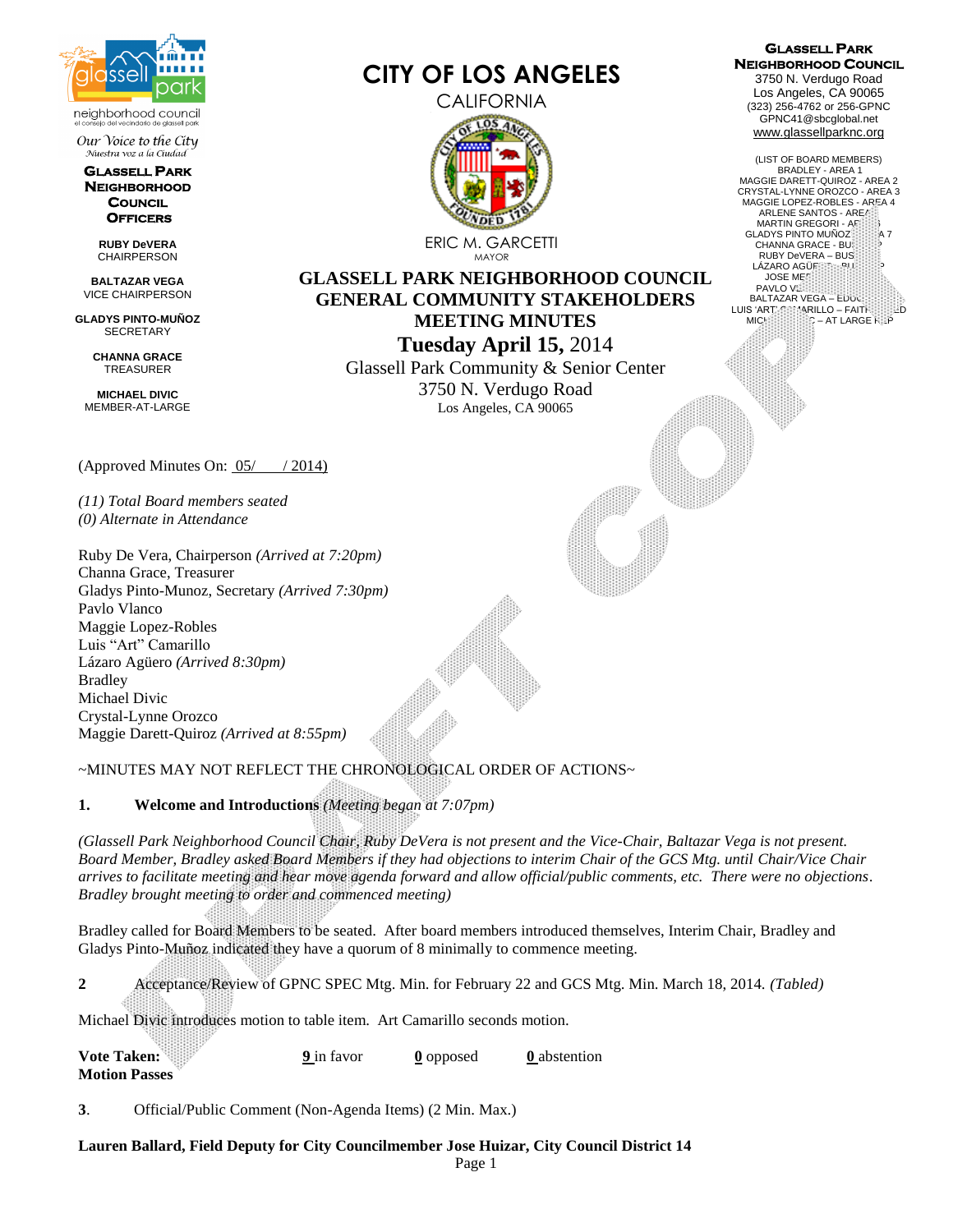Constituents have submitted letter requesting tree trimming. The Urban Forestry Dept. budget has been cut drastically. Some 1,400 trees in CD14 have been approved for tree trimming but UFD is not contracting them quickly enough. We hope for action within 30 days – within 2 weeks from now. We'll have an update at the next meeting.

Lauren Ballard mentioned there are two crews to clean up bulky items. If there's an area that's very dirty or overrun with weeds, Please let them know so they can target the area.

She also mentioned trash receptacles, 2 Fwy Off Ramp trash, locations and timeline of Caltrans Clean-up.

 *(Chair, Ruby DeVera arrives and is seated. Bradley returns facilitating meeting to Chair. Chair is briefed on agenda items approved and status of agenda items. Ruby DeVera regains meeting and apologizes to board members and stakeholder. Meeting commences)*

### **Patricia Alarcón, East Area Representative, External Affairs, Office of Los Angeles Mayor Eric Garcetti**

She stated she will make 3 announcements and will make a presentation to the outgoing board members:

Regarding Mayor's Office events, the topic is earthquakes. Your neighborhood council has been chosen for a briefing by Dr. Lucy Jones of Caltech regarding an earthquake studies. Please provide a future town hall or meeting date for Dr. Jones to make a presentation. This is a work in progress. Generally it should be a date in May 2014.

Patricia Alarcón stated that the Department of Government Affairs has several events coming up in May and June, 2014 including jobs fairs and health care fairs for veterans. She will provide lists of vendors for GPNC in the coming weeks.

Art Camarillo mentioned that there will be a Veterans Administration representative at the Goodwill Center beginning in May 2014. He suggests that she get in touch with them.

Regarding the flag project, she said she is seeking private sponsors to donate, to make that happen quicker. Stakeholder commented that in CD1 Council Member Gil Cedillo's office is working on the flag issue. Patricia Alarcón suggested collaborating together to avoid duplication. Stakeholder asked if the companies are hiring veterans or distributing information. Patricia Alarcón stated she identified over 60 companies, to be ready to interview for employment opportunities.

Ruby DeVera thanked Patricia Alarcón for helping with the Veterans Parade. Alarcon came through with an unexpected grant in the amount of \$2,500.00 from USC. Patricia Alarcón mentioned next year to request up to \$3,000.00.

\*(Ceremonial: Patricia Alarcón and Lauren Ballard are taking the opportunity to distribute "Certificates of Recognition/Acknowledgements to incumbent board members to thank them for their commitment to their neighborhood and to the City of Los Angeles. Followed up by a group photo)

### **Erika Caswell, Local Librarian, Cypress Park Branch Library:**

Erika Caswell stated she is looking forward to upcoming meetings. She mentioned that Mayor Garcetti wants to expand service hours on Tuesdays and Thursdays in the evenings and would like to open earlier on other days as well to accommodate the public and patrons. They are still hosting ACA / Covered California, ESL Weekly Teen programs and Story Times for the young and families. They are still receiving books from the Mexican Consulate. There are big literary events 3-4 times per year which feature many local authors and is looking to create a book festival in the fall, probably October. There is a Friends Group that meets every other month.

## **Paul Bonsell, Lummis Day Committee Representative:**

Paul Bonsell announced a fundraiser on May 3 at the Highland Park American Legion Hall to support the upcoming June 1, 2014 Lummis Day Festival. Tickets are \$35 in advance. Also, regarding the Pacific Opera project, we will have a dinner on June 1, 2014 to raise funds from them as well. Stakeholders may also donate funds via PayPal.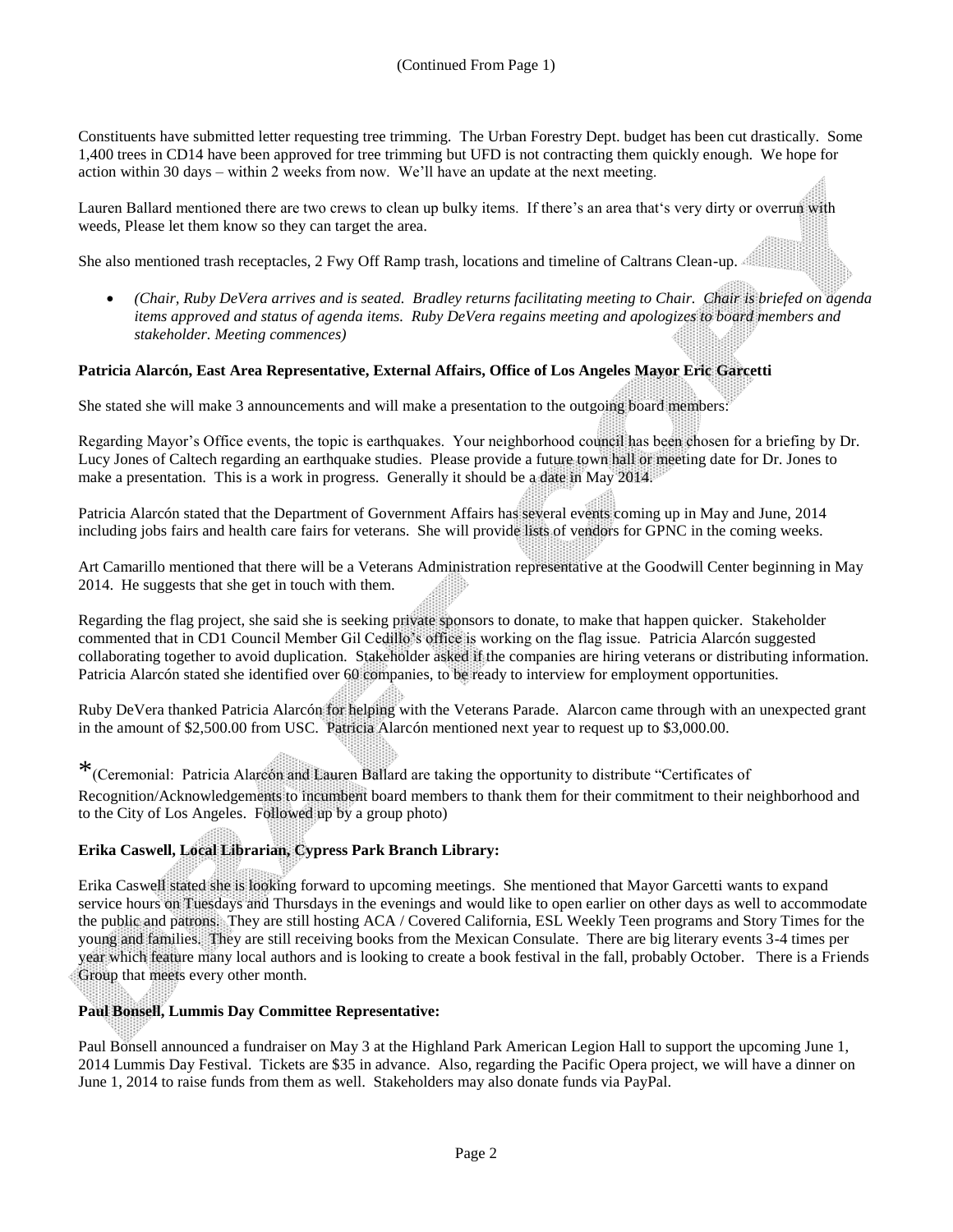#### (Continued From Page 2)

#### **Jonathan Smith, Candidate for Congress:**

Mr. Smith stated that is visiting all neighborhood councils. As an Independent Write-In Candidate for Congress #39, there are three areas of advocacy. Veterans rights, Education, and Congressional Reform. I am truly independent. Partisan politics is killing our government. I'm only backed by individuals. It's a mountain climb but I feel like it's time. I'm excited. I hope to get your support.

**Elizabeth Agazaryan** and **Joe Felix**, property owners along Verdugo Road (4137) highlighted sidewalk issues, public safety hazards, and tree roots which is causing nuisance with sidewalks, passageways, and sewer issues. Council Rep. heard their concerns at this meeting and is currently meeting with them in the conference room.

**Lorenzo Tovar**, introduced himself and informed public he is running to be a candidate for Area 1. He has been in the neighborhood for 3 years.

**Francisco** "SCO" Contreras introduced himself and informed public he is running to be a candidate for Area 5. He has just recently moved to the neighborhood.

**Andre Sahakian** introduced himself and informed public he is running to be a candidate for Area 6. He was born in the Neighborhood and has served as a board member previously. Also, he is Chair of the Web-Site "Adhoc" Committee, worked on the Elections Committee and has remained an Alternate when not serving on the board.

4. Board Member Comment (Non-Agenda Items) (2 Min. Max.) *(None)*

introduced a motion to combine Agenda Items 2 and 19. Bradley seconded the motion.

**Vote Taken: 10** in favor **0** opposed **0** abstention **Motion Passes**

**A. Lisette Covarrubias, DONE Regional Project Mgr.** (213) 978-1551 Update on GPNC 2013 – 2014 Fiscal Year Funding Issues and Election's Status and Input. Jay Handal, DONE IEA for Regional 8 Elections may be available to provide an update on GPNC 2014 Election matters, Outreach, Official Candidates, and/or efforts to engage stakeholders.

### **Jay Handal, DONE Independent Election Administrator:**

Lissette Covarrubias is not available at this time for this meeting. She is out doing a training at another neighborhood council. The Dept. is taking a proactive approach.

Regarding the need for more copies of agendas and reference material, Jay Handal suggest providing a binder with all info. contained within for the public. Reference binder as Today's Agenda – Do Not Remove" This procedures meets the Brown Act requirement

He reminded the board that all Demand Warrants are due May 15, 2014 and checking accounts will be implemented in June/July 2014 replacing demand warrants.

Jay Handal announced to the board that there priority should be on the Regional 8 Elections.

The Budget Advocate has issued a White Paper on the Mayor's Budget in which NC's were not included in the development of the 2014-2015 FY Budget process. Reminded the GPNC to discuss this issue with your local councilmembers or Budget Alliance Rep.

Regarding the upcoming Glassell Park Neighborhood Council elections, Handal said your new brochure is great. We have supplied you with preprinted voter registration forms. We want to see big numbers. The Silver Lake Neighborhood Council election had over 1,300 voters this year, up 44.9%. We're expecting to see big numbers from you. Continue to do outreach. Thank you for those of you who have served. Those who run and don't win should join committees.

The elections have all been run very well and have been very successful around town. You will need 7-8 volunteers at all times. We will bring poll managers and all paraphernalia. To avoid confusion: you don't have vote by mail. You are a selfaffirmation election. That means that no documents are required except a picture identification (ID) that says you're of age and that you are you (name). If the name on the documents is not name of voter, that is not acceptable.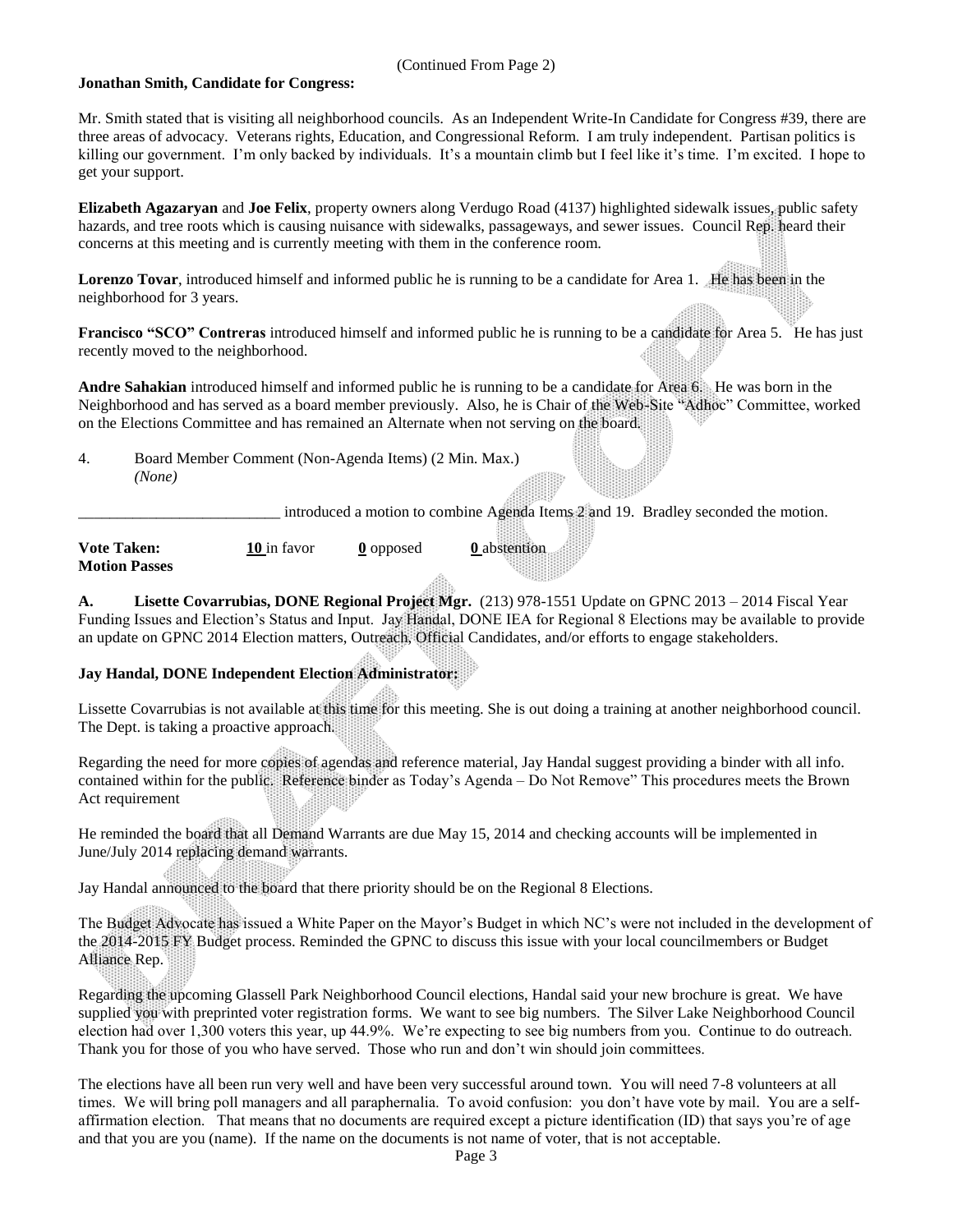If the ID is in Glassell Park, that's fine. Those who want to come in on community interest, just have to state what that interest is. They just have to say it, not prove it.

We will be here 2 hours before the election to set up. We could be here up to 3 hours afterwards to count and post. You will have the result that night.

Bradley asked him to repeat the statement about self-affirmation. Go to the Glassell Park website. Self-affirmation means just that. Tell where you live or volunteer. No documentation is needed except an ID. If you are here in the country without documentation, you can vote.

The registration document asks for the voter's name, address, email address (these will become the neighborhood council database) and stakeholder status. Handal is explaining all of this document.

Factual basis stakeholders (people with a Starbucks receipt, this no longer counts. The voter must have an ongoing interest in Glassell Park) (i.e. a community interest, an ongoing long term relationship with neighborhood.)

Jay Handal encourages the neighborhood council to give the registration documents to people. This empowers them. DONE will keep track of how many of these are received.

Jesse Medina, Stakeholder inquired on the verification process if someone claims to be from an organization. Handal said they have to verbally say it but no documentation required. Membership cards from medical marijuana shops are fine.

Ruby DeVera commented about the Mayor's inattention to the budget. Maybe the Mayor wants to wait to see the results of the election, she asked. Handal said this is first Mayor who's not paid attention to stakeholder views on the budget since his election.

Bradley thanked Jay Handal for being the Independent Election Administrator (IEA). Jay Handal mentioned he requested this Region to administrate given the needed attention and motivation to be more inclusive to ensure the best elections possible.

He mentioned that there are a few NC's in the region concerned about the amount of interest in the elections and CD14 Councilmember Jose Huizar is impressed. Please make sure you pack the polls with food and people coming out to vote. Congratulations and see you on Saturday April 26, 2014.

**1. Neighborhood Council Board Business** *(Refer to Agenda Item No. 4 - Board Vote regarding Agenda Item's 2 & 19)* a. Instruct Board Member to Comply with LA City Ethics and Open Government

[\(http://ethics.lacity.org/education/ethics2007/?audience=done\)](http://ethics.lacity.org/education/ethics2007/?audience=done); completed Certifications to be turned into GPNC Office Mgr. (Mark Quiroz, Jose Mére not in compliance) *(Tabled)*

- b. Accept Nominations of up to 10 Alternate Representatives as per "GPNC Standing Rules." *(Tabled)*
- c. Update from LA River Pilot Program/Committee Liaison, Mike Divic. *(No Update)*
- d. Update from the Alliance of River Communities (ARC) Liaison, Bradley. *(Regional 8 Elections, Outreach, and Candidates Are the Priority of All NC's as per ARC)*
- e. Update from LA Mayor's Budget Liaison's, Maggie DQ, Maggie LR, and Gladys Pinto-Muñoz *(No Update)*
- f. Update from Budget Advocate Liaison's, Channa Grace or Maggie Lopez-Robles *(No Update)*

g. Update /Status on GP Community Garden Plot and/or Funding Practices (Maggie Lopez-Robles) *(Tabled)* h. Motion/Resolution for to develop a "Senior's Adhoc Committee", Gladys Pinto-Muñoz *(Tabled)*

i. Motion/Resolution to Support Recommendation on LADWP Rate Increases and/or BPW Measures, Tony<br>Burka. (No Undate) Butka, *(No Update)*

j. Motion/Resolution to Submit a "Letter of Support (LOS)" to Mayor Eric Garcetti's Office GRYD Program Director in Support of Aztecs Rising's Gang Reduction and Youth Development Intervention Programs *(Request by Enrique Hurtado, Director of Aztec's Rising to support GRYD Programming and Mayor's initiative to reduce criminal behavior and violence in the Northeast GRYD zones, case management services for individuals 14-25 years of age, violence Interruption and Crisis Response to gang related incident. Follow-up to 03/18/2014 GCS Mtg. Presentation. Aztec's Rising is a program of Public Health Foundation Enterprises, Inc. (PHFE). PHFE is a registered 501(c)(3) non-profit organization.)*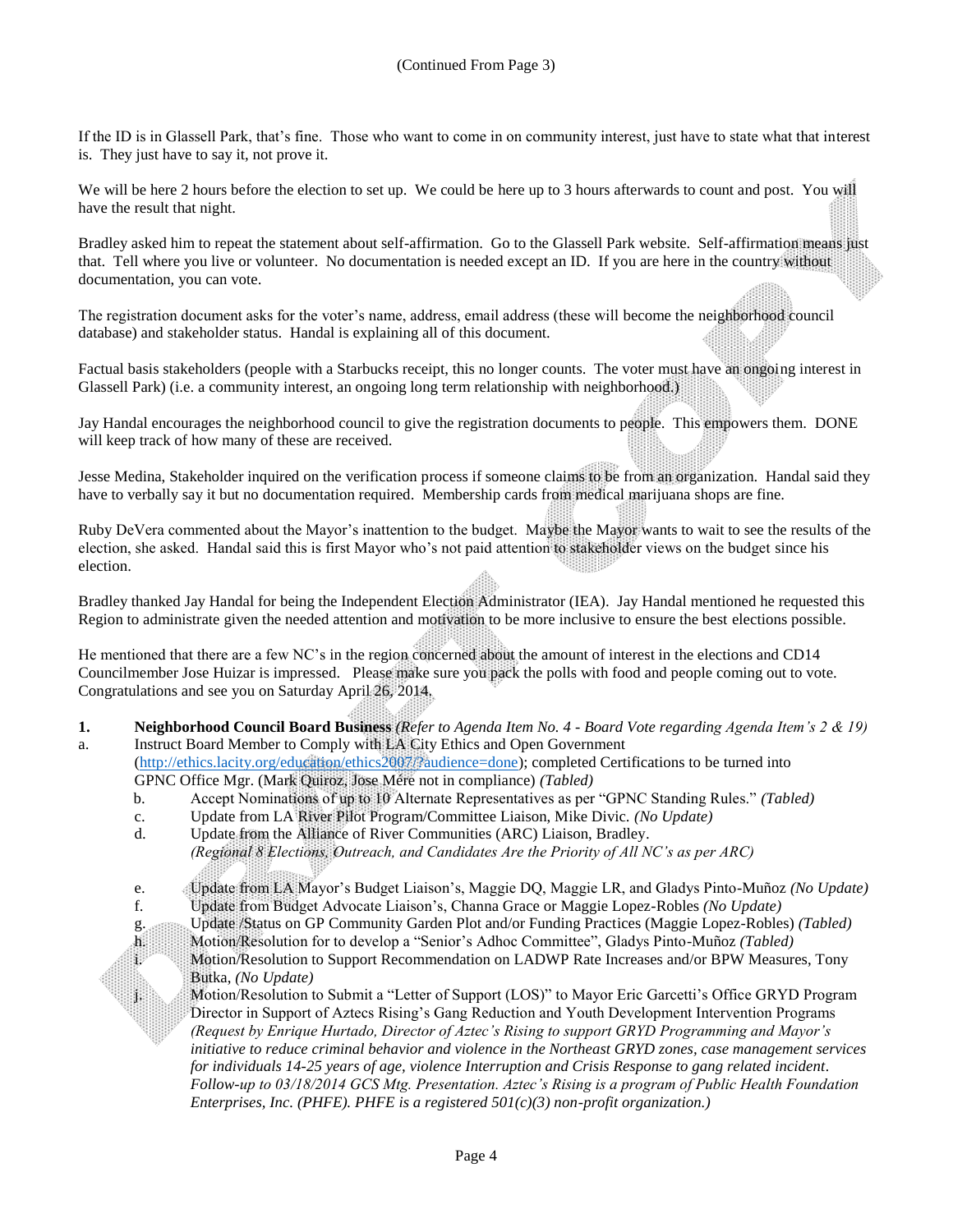Art Camarillo objects to a Letter of Support due to the fact that we have never been given a report on how many youth have been given jobs or have received tutoring. He said that he is hearing that nothing is happening in large numbers. I'm writing a letter to the Mayor to do an audit of the group in the northeast. These comments are all for GRYD, not Aztecs rising.

Bradley said this is specifically a "LOS" to Aztec Rising, not GRYD/Children's Hospital Los Angeles. Camarillo said he wants a friendly amendment to ask other results for GRYD. The contract is coming up. They should not renew this. I don't think they should get a contract for the whole thing (GRYD).

Andre Sahakian asked can you explain what GRYD (Gang Reduction and Youth Development) is and Aztecs Rising. He is not clear on the GRYD or Aztec's Rising role in the Community. Linda Sanchez, an Aztecs Rising Case Worker and Stakeholder in Fletcher Square spoke on the problems in the area over decades and their efforts to remediate gang violence in the area. She currently works with 16 young adults being trained for jobs, learning skills, and becoming tradesmen with one recently accepted into Job Corps. Aztecs Rising was a huge component for changing the neighborhood, for crime reduction. We couldn't have done it without Aztecs Rising.

Art Camarillo asked about statistics and accountability. Linda Sanchez stated that the information is public record and that the Mayor's Office audits regularly with stats provided online.

Jessie Medina, Stakeholder stated that the GRYD program took all the gang intervention initiatives, 30 or so, and combined them into one manageable/accountable program regularly monitored.

Bradley introduces a motion to submit a "Letter of Support (LOS)" to Mayor Eric Garcetti's Office GRYD Program Director in Support of Aztecs Rising's Gang Reduction and Youth Development Intervention Programs. Channa Grace seconds the motion. 

| <b>Vote Taken:</b><br><b>Motion Passes</b>         | 6 in favor  | $\underline{0}$ opposed | 2 abstention                                                                                                              |
|----------------------------------------------------|-------------|-------------------------|---------------------------------------------------------------------------------------------------------------------------|
|                                                    |             |                         |                                                                                                                           |
| <b>Yes Votes:</b>                                  |             |                         |                                                                                                                           |
| Ruby De Vera, Chairperson                          |             |                         |                                                                                                                           |
| Channa Grace, Treasurer                            |             |                         |                                                                                                                           |
| Gladys Pinto-Munoz, Secretary                      |             |                         |                                                                                                                           |
| Pavlo Vlanco                                       |             |                         |                                                                                                                           |
| Maggie Lopez-Robles                                |             |                         |                                                                                                                           |
| Lázaro Agüero                                      |             |                         |                                                                                                                           |
| <b>Bradley</b><br>Michael Divic                    |             |                         |                                                                                                                           |
|                                                    |             |                         |                                                                                                                           |
| No Votes:                                          |             |                         |                                                                                                                           |
| None                                               |             |                         |                                                                                                                           |
|                                                    |             |                         |                                                                                                                           |
| Abstentions:                                       |             |                         |                                                                                                                           |
| Luis 'Art 'Camarillo                               |             |                         |                                                                                                                           |
| Crystal-Lynne Orozco                               |             |                         |                                                                                                                           |
|                                                    |             |                         |                                                                                                                           |
| k.<br>"Keep It Clean" Campaign.                    |             |                         | Motion/Resolution to Submit a "Letter of Support (LOS)" to Council District One in Support of the                         |
|                                                    |             |                         |                                                                                                                           |
|                                                    |             |                         | Channa Grace introduces a motion to submit a "Letter of Support (LOS)" to Council District One in Support of the "Keep It |
| Clean" Campaign. Michael Divic seconds the motion. |             |                         |                                                                                                                           |
|                                                    |             |                         |                                                                                                                           |
| Vote Taken:                                        | 10 in favor | <b>0</b> opposed        | 0 abstention                                                                                                              |
| <b>Motion Passes</b>                               |             |                         |                                                                                                                           |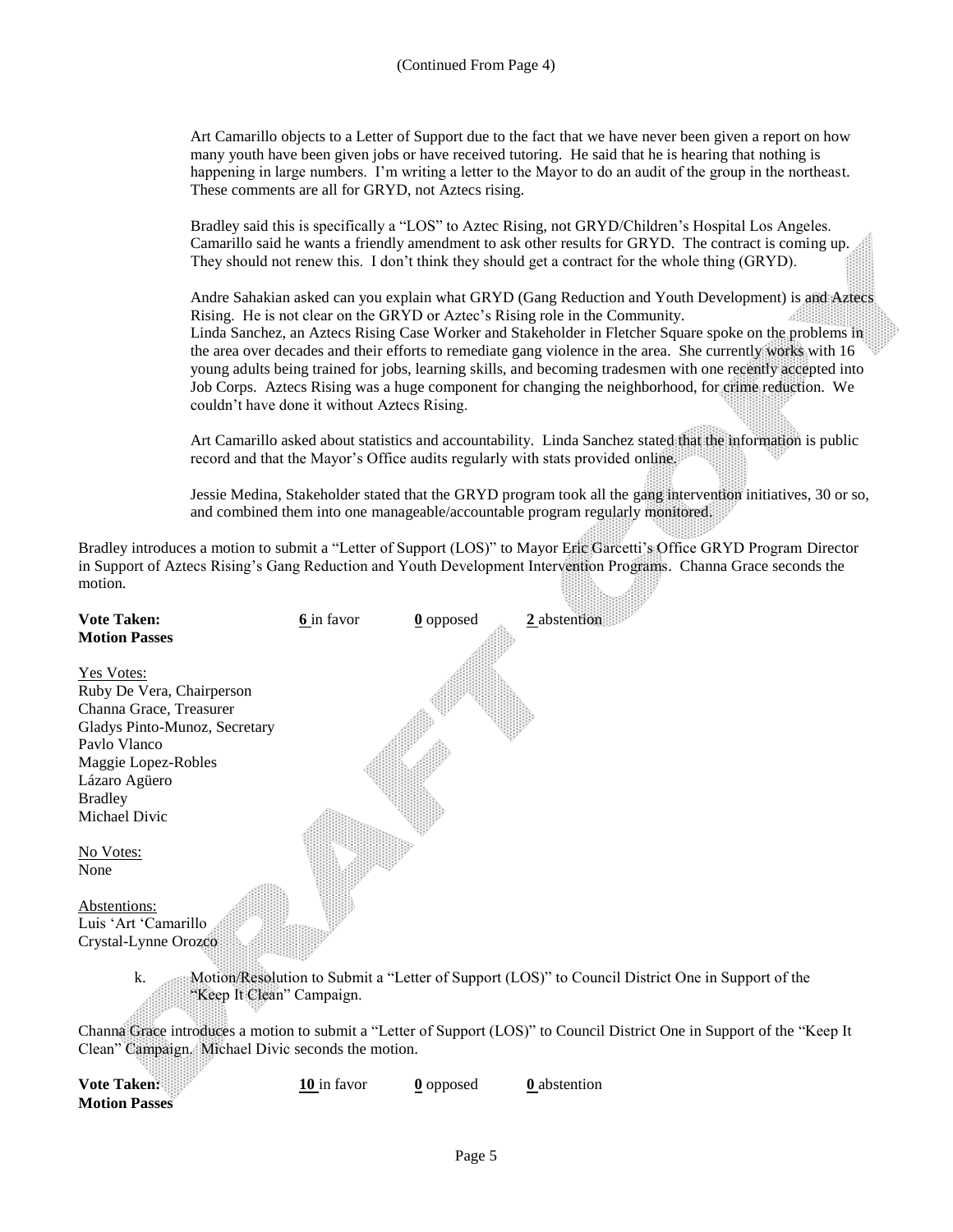Yes Votes: Ruby De Vera, Chairperson Channa Grace, Treasurer Gladys Pinto-Munoz, Secretary Pavlo Vlanco Maggie Lopez-Robles Lázaro Agüero Bradley Michael Divic Luis 'Art 'Camarillo Crystal-Lynne Orozco No Votes: None Abstentions: None l. Motion/Resolution to Submit a "Letter of Request (LOR)" to Council District 13 regarding update on "Chapman St. Wall Vining Irrigation System" CIP per FSQ Town Hall Meeting. (Gloria Castro) Bradley introduces a motion to submit a "Letter Of Request for Update" to Council District 13 on all 3 previous requests. Gladys Pinto-Muñoz seconds the motion. **Vote Taken: 9** in favor **0** opposed **1** abstention **Motion Passes** Yes Votes: Ruby De Vera, Chairperson Channa Grace, Treasurer Gladys Pinto-Munoz, Secretary Pavlo Vlanco Maggie Lopez-Robles Lázaro Agüero Bradley Michael Divic Luis 'Art 'Camarillo No Votes: None

Abstentions: Crystal-Lynne Orozco

m. Motion/Resolution to submit a "Council District One-50/50 Big Belly Program" Application for Trash Receptacle Systems as part of CD01 "Keep It Clean" Campaign.

*(Each trash can is equipped with a chip that delivers real-time data to the DPW Bureau of Sanitation, showing when the units are full and need to be picked up. One Big Belly comes with an opportunity to promote the GPNC on side panels. In the spirit of the 50/50 program the sponsoring organization will have access to [2] panels on a single unit and [3] panels on a double unit.)*

### **Jose Rodriguez, Field Deputy for Council Member Gil Cedillo:**

Jose Rodriguez gave a quick briefing about the 50-50 program and costs at about \$2,000. The receptacles are solar-powered and inform the BOS when they need to be serviced. All NC's are invited to share costs. Currently, they are in discussion with the City Attorney's Office regarding business advertising, cost sharing, and the commercial aspect.

Ruby DeVera asked about business owners sharing costs and Channa Grace about GPNC shortage of funds.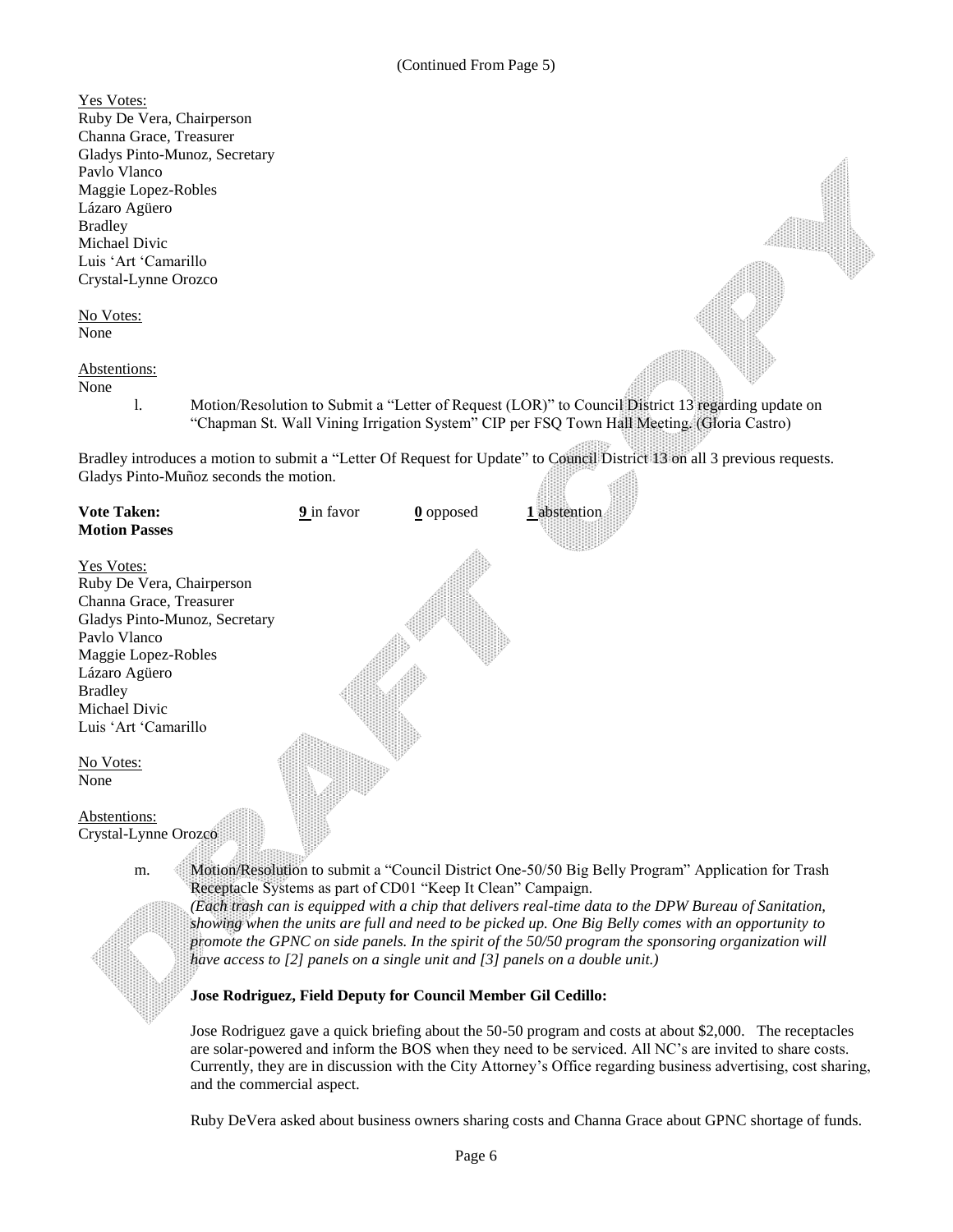Jesse Medina, Stakeholder asked why not just put out 2-3 trash cans and if the trash cans are filled sooner, why not use additional cans?? Jose Rodriguez said we don't have any new trash cans to add. Jesse Medina said this looks like a new program that will cost additional money and footed by the tax payer again. Jesse Medina said this is a basic city service. It should be provided by taxes. He said that he is worried that this will be an ongoing expense. Bradley said this motion is just for support, not money. Camarillo asked about advertising and fees.

Stakeholders asked where current locations exist for these types of receptacles and about vandalism, graffiti, and tagging. Jose Rodriguez stated receptacle can be found on Alvarado Street (McArthur Park Area) and have a one-year warranty. Thereafter, it's \$246 per year for the warranty – pricing exclusive for the neighborhood councils.

Crystal-Lynn Orozco asked about costs and the need for trash receptacles in Area 3. Jose Rodriguez stated the costs would range between \$2,000 to \$4,000 with shared costs coming from  $NC$ 's.

Art Camarillo asked if funds were available. Ruby DeVera stated that the agenda item is a request for support of the program – not funding of the program.

Art Camarillo introduces a motion to submit a "Council District One-50/50 Big Belly Program" Application for Trash Receptacle Systems as part of CD01 "Keep It Clean" Campaign. Michael Divic seconds the motion.

| <b>Vote Taken:</b>            | 10 in favor                                                                                                                                                                                                                     | $\underline{0}$ opposed | 0 abstention |  |
|-------------------------------|---------------------------------------------------------------------------------------------------------------------------------------------------------------------------------------------------------------------------------|-------------------------|--------------|--|
| <b>Motion Passes</b>          |                                                                                                                                                                                                                                 |                         |              |  |
| Yes Votes:                    |                                                                                                                                                                                                                                 |                         |              |  |
| Ruby De Vera, Chairperson     |                                                                                                                                                                                                                                 |                         |              |  |
| Channa Grace, Treasurer       |                                                                                                                                                                                                                                 |                         |              |  |
| Gladys Pinto-Munoz, Secretary |                                                                                                                                                                                                                                 |                         |              |  |
| Pavlo Vlanco                  |                                                                                                                                                                                                                                 |                         |              |  |
| Maggie Lopez-Robles           |                                                                                                                                                                                                                                 |                         |              |  |
| Lázaro Agüero                 |                                                                                                                                                                                                                                 |                         |              |  |
| <b>Bradley</b>                |                                                                                                                                                                                                                                 |                         |              |  |
| Michael Divic                 |                                                                                                                                                                                                                                 |                         |              |  |
| Luis 'Art 'Camarillo          |                                                                                                                                                                                                                                 |                         |              |  |
| Crystal-Lynne Orozco          |                                                                                                                                                                                                                                 |                         |              |  |
| n.                            | Motion/Resolution to Submit a "Letter of Request (LOR)" to Council District One to provided Signage<br>and/or alternate Safety Measures at 2000 Blk. Of Winmar Drive and 3400 Blk. Of Division Street,<br>(Maggie Lopez-Robles) |                         |              |  |

Jose Rodriguez inquired with the LA Dept. of Transportation to study the crosswalks. Ruby DeVera reminded CD01 about the fatalities and accidents at the cross-walks in the council region.

Maggie Lopez-Robles introduces a motion to submit a "Letter of Request (LOR)" to Council District One to provided Signage and/or alternate Safety Measures at 2000 Blk. Of Winmar Drive and 3400 Blk. Of Division Street. Michael Divic seconds the motion.

**Vote Taken: 10** in favor **0** opposed **0** abstention **Motion Passes**

Yes Votes: Ruby De Vera, Chairperson Channa Grace, Treasurer Gladys Pinto-Munoz, Secretary Pavlo Vlanco Maggie Lopez-Robles Lázaro Agüero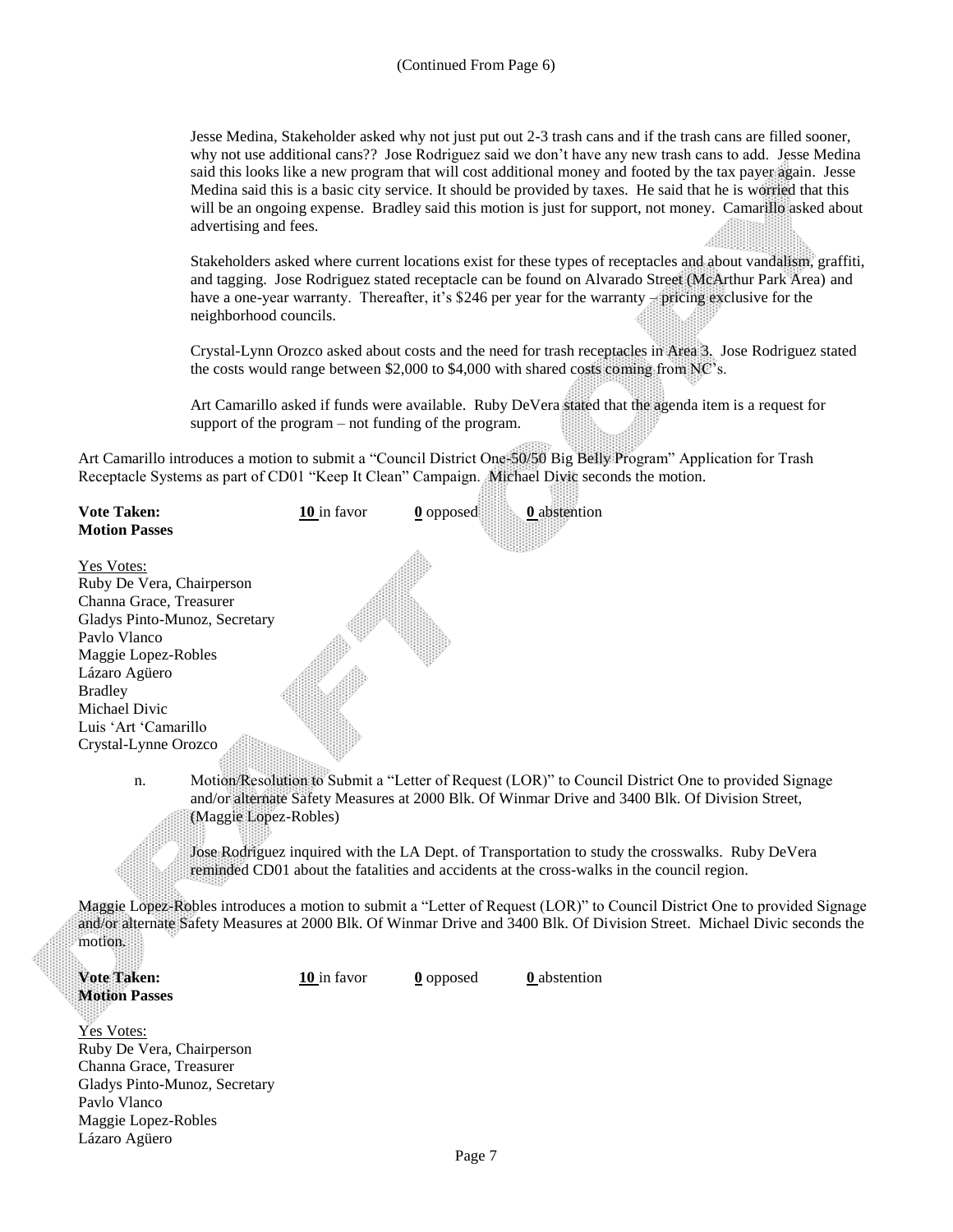Bradley Michael Divic Luis 'Art 'Camarillo Crystal-Lynne Orozco

88

o. Status/Update on Request (LOR) to Council District One, Gil Cedillo's Office to provide an official Council Rep. at the GPC/SC at least 4 days a week.

Jose Rodriguez informed the board that an official will be present Wednesday, Thursday and Friday until further notice.

\*(Ceremonial: Jose A. Rodriguez is taking the opportunity to distribute "Certificates of Recognition/Acknowledgements to incumbent board members to thank them for their commitment to their neighborhood and to the City of Los Angeles. Followed up by a group photo)

**2. Motion/Resolution to Approve "Candidate's Meet & Greet" Forum tentatively scheduled for Saturday April 19,** 2014 from 10am – 1pm at the GPC/SC. *(Refer to Mtg. Agenda Item No. 19 for Board discussion)*

Bradley introduces a motion to approve the flyer, outreach materials, and date for candidate's forum. Pavlo Vlanco seconded the motion.

| <b>Vote Taken:</b>   | 9 in favor | 0 opposed | <b>0</b> abstention |
|----------------------|------------|-----------|---------------------|
| <b>Motion Passes</b> |            |           |                     |

**3. Motion/Resolution to Approve Deposit Fee up to \$300 for St. Bernard's School "3rd Annual Field Day",** (Danielle Forillo)

*The St. Bernard's School Scholastic Field Day/Elementary Field Day Event is to engage the students, family members and staff with the importance of exercise, social engagement and responsibility to engage with Nature and their natural surroundings while rewarding the students for their academic and social achievements in recycling, neighborhood responsibility, and social gatherings year-round. (Encumbered 2014-2015 FY Budget)*

Bradley reminded the board that last year we approved fund for the **"2nd Annual Field Day"** up to \$800.00. Funding is greatly needed for this scholastic event and given that the school has very little open, green space. The Park is an ideal location and the students love the outdoor activates and events planned for the day. The expense would be a permit for Park Facility Use from the Dept. of Recreation and Parks Division. That fee is about \$275. That's why it says up to \$300. They will use our logo to outreach/advertise.

Maggie Lopez-Robles asked, if approved, how is the money to be encumbered. Bradley replied that it would have to come out of the 2014 – 2015 FY Funding from the next seated board.

Channa Grace reminded the board that give past approvals and encumbrances present and yet to come, As mentioned, the GPNC literally has no funding available. She stated that emphatically that all funding has been budgeted and encumbered. Funding request are still pending, charges are still pending. NPG's are still being processed, and reimbursables for board members, Election Funds, refreshments, etc. need to be taken care of in the order in which they were approved. We approved some items last month that are well beyond the funding capacity of this 2013 – 2014 board term. She does not believe it is responsible to burden the new board with previous board funding.

Bradley said no group or organization should have to wait until the new board comes in after the event is over. This board must continue to do its work. The request is for approvals only. I understand that we have no funds. It's going to take up to 90 days before the funds can be release but inter-departmental funding can be allocated. It must remain important for this board to continue supporting groups, CBO's and educational facilities since these groups and organizations have always supported our efforts in the Community of Glassell Park..

Bradley said funds (last year) were encumbered but not spent until the event actually occurred. Last year we felt it was very important to support the families and kids. They're not asking for \$800, but \$300. If that's something that we can support, we should consider doing so.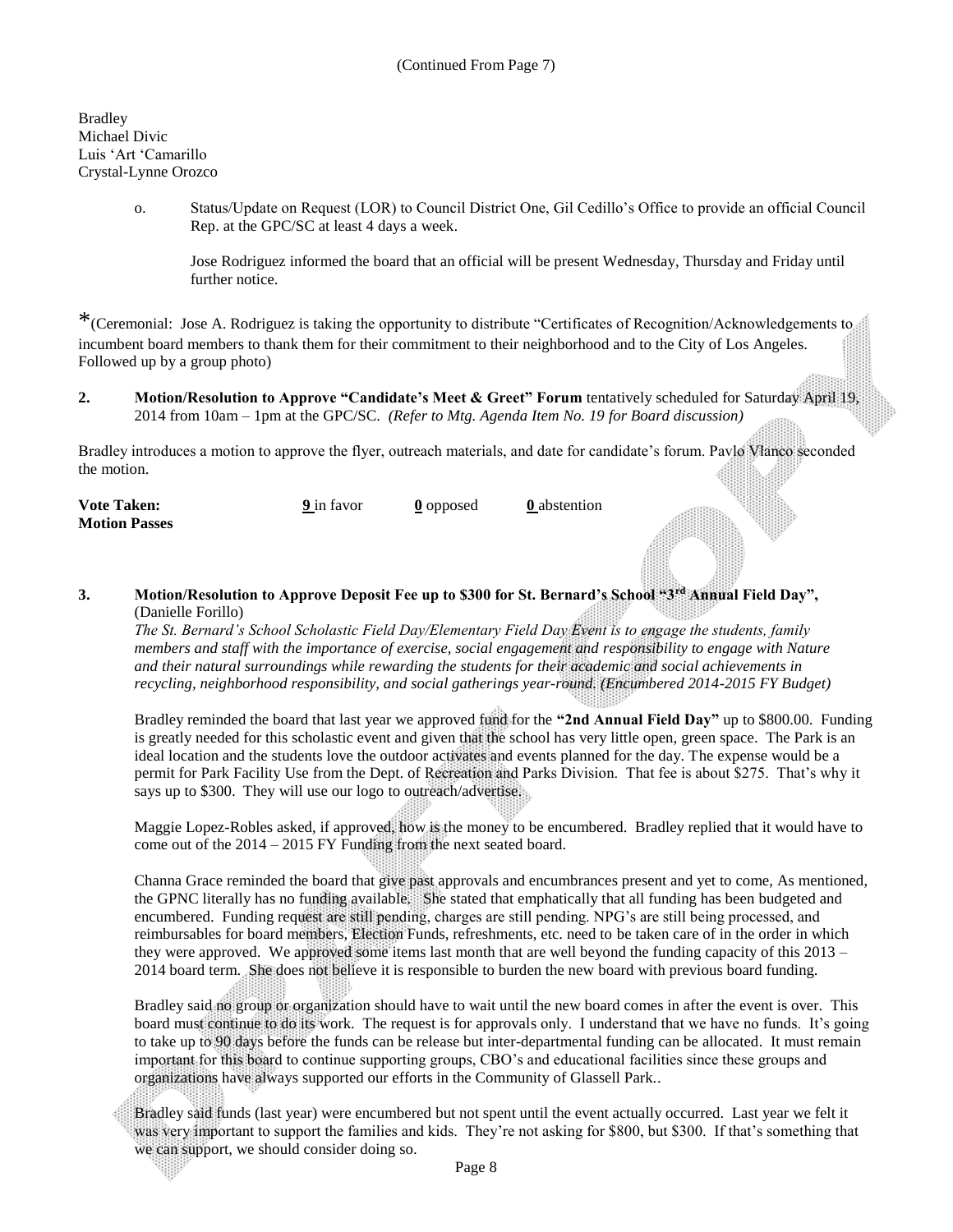Crystal-Lynn Orozco concurs with Channa Grace due to previous organization funding commitments, new board roles and responsibilities, and lack of funding in 203 – 2014 FY Funding budget. She request the board table any further funding requests.

Lázaro Agüero inquired on effects of approving funds and accountability. Ruby DeVera reminded board member funds would come out of new board 2014 – 2015 FY Funding. Channa Grace reminded board members on previous NPG submittals not encumbered but approved by this board adding up to \$5,000's already but is it fair to the newly elected board and board members.

Ruby DeVera reminded the board to take action on the matter and Art Camarillo and Crystal-Lynn Orozco concurred with Channa Grace on ramifications to the next board. Both mentioned the fairness and consideration to the next elected board.

Bradley stated that the next GCS Mtg. in May 2014 will involve the installation of new board members, election of officers, and training/orientation with June 2014 assignment of duties. The Rec. & Park Facilities Permit has to be paid in advance of the event and funds encumbered in order to secure the park. Bradley mentioned that the other board members are making fiscally sound assessments for board consideration and a concern of timing, given the next board may not fund or are available to fund.

Art Camarillo, Michael Divic, Ruby DeVera and others stated that other solutions must be sought but not by this outgoing board. Furthermore, solutions internally with the Church, Rectory, Parishioners, and School will be considered.

Michael Divic introduces a motion to table items 3, 4 and 5. Crystal-Lynn Orozco seconded the motion.

| <b>Vote Taken:</b>                                                             | 8 in favor | $\underline{0}$ opposed | 2 abstention |
|--------------------------------------------------------------------------------|------------|-------------------------|--------------|
| <b>Motion Passes</b>                                                           |            |                         |              |
| <u>Yes Votes:</u>                                                              |            |                         |              |
| Ruby De Vera, Chairperson                                                      |            |                         |              |
| Channa Grace, Treasurer                                                        |            |                         |              |
| Pavlo Vlanco                                                                   |            |                         |              |
| Maggie Lopez-Robles                                                            |            |                         |              |
| Lázaro Agüero                                                                  |            |                         |              |
| Michael Divic                                                                  |            |                         |              |
| Luis 'Art 'Camarillo                                                           |            |                         |              |
| Crystal-Lynne Orozco                                                           |            |                         |              |
|                                                                                |            |                         |              |
| No Votes:                                                                      |            |                         |              |
| None                                                                           |            |                         |              |
|                                                                                |            |                         |              |
| Abstentions:                                                                   |            |                         |              |
| <b>Bradley</b>                                                                 |            |                         |              |
| <b>Gladys Pinto-Munoz</b>                                                      |            |                         |              |
|                                                                                |            |                         |              |
| Request for Funding up to (\$1,000) for "3rd Annual Verdugo Village (So)<br>4. |            |                         |              |

(Crystal-Lynn Orozco) *(Tabled) The Block Party and Resource Fair is to continue the GPNC ongoing efforts to outreach, educate and empower the stakeholders in Regions 2, 3, & 4 with informational booths from local CBO's, City, State, and our elected officials. The event will also provide FREE food, entertainment, and a social opportunity for residents, business owners, and their elected officials to establish relationships and opportunities to discuss neighborhood concerns, future CIP's and future improvements to the Community of Glassell Park. (Encumbered 2014-2015 FY Budget)*

**Block Party & Resource Fair."** 



**5. Request for Funding up to (\$300) for "1st Annual Griffith District Day Camp Jamboree" bottled water.** (Daniel Gutierrez, Recreation Coordinator of the Glassell Park Senior Citizen Center) *(Tabled) The Griffith District Day Camp Jamboree on Thursday, July 24, 2014 at Del Rey Lagoon in Marina del Rey.is to*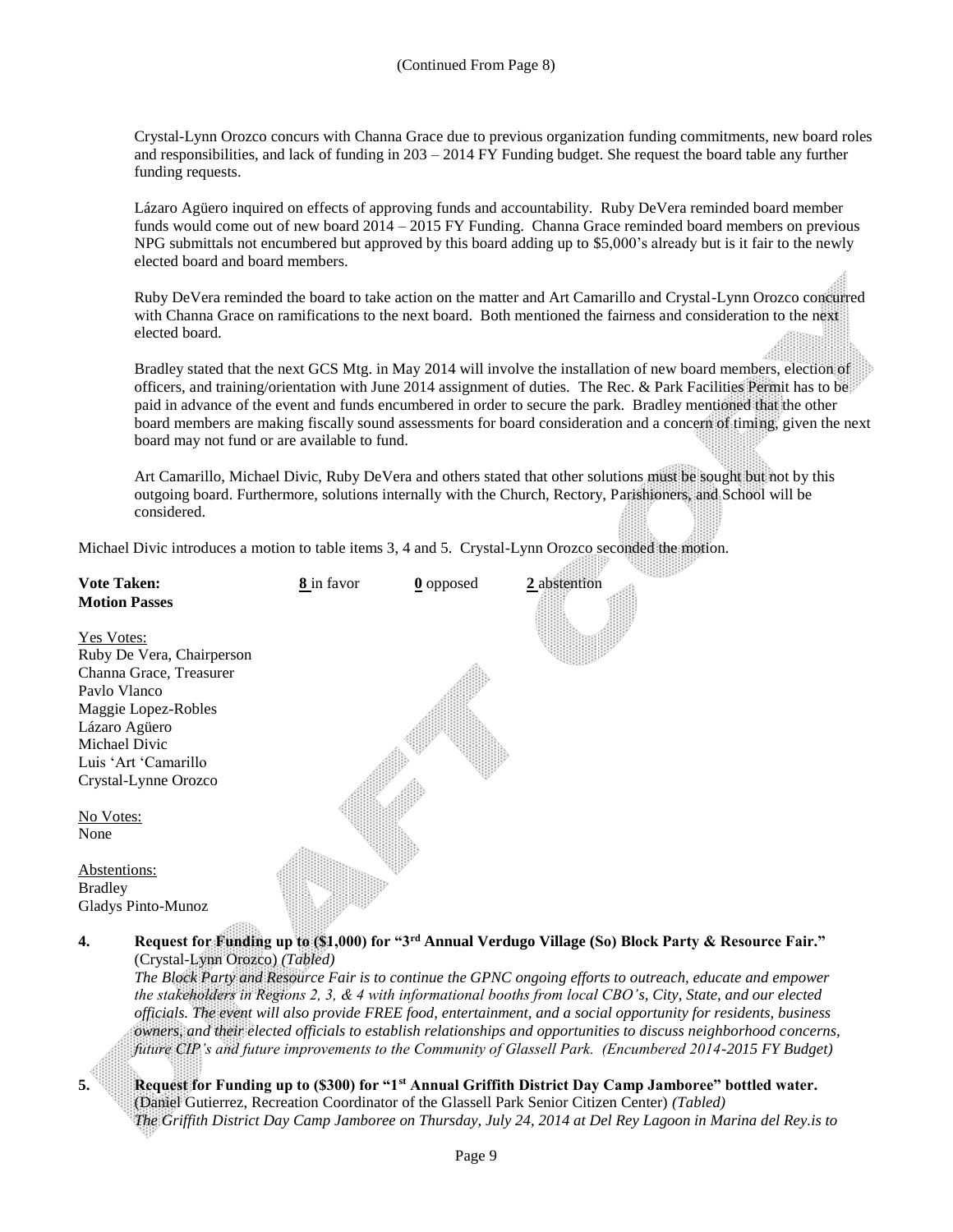*provide an opportunity to Kids and Young Adults to experience active/passive recreation in an environment outside their Neighborhood settings. The event will also provide FREE food, entertainment, activities, and social interactions not commonly found within their Urban Surroundings. (Encumbered 2014-2015 FY Budget)*

#### **6. Report and Recommendations from Treasurer, (Channa Grace)** *(No Action Taken)*

- a. Update on Submittals of Approved GPNC Reconciliation Budget  $2013 2014$  FY,  $1<sup>st</sup> 3<sup>rd</sup>$  Quarter  $2013<sup>st</sup>$ 2014 FY Funding P-Card Reconciliation Budget, DONE Monthly Reports for FY Funding 2013-2014, and GPNC Board Vote Count Forms.
- b. Update on 2013 2014 FY Funding Balances, Pending and/or Remaining Funds Available.
- c. Status of a "Letter of Inquiry (LOI)" regarding the 2012 2013 FY Reinstatement of Funds in the amount of \$7,231 eCALS Funding for Drumline regarding NPG Application & Demand Warrants submitted before deadline

Channa Grace spoke about submittals tomorrow morning at DONE. She mentioned that she submitted a recap and previous DONE updates in the amounts of \$18,000. However, it is more like \$10,000 remaining without deductions for office operations, and elections expenses still pending. We are now looking for food and refreshment donations for elections due to the irregularities presented by the Ricoh Copier billing and the Dept's lack of transparency regarding billing and encumbrances. If there remain any excess funds, they will be placed in a misc. category 600, in an effort to fund unpaid NPG's, grants and funding requests.

Channa Grace noted that our job is to support the community but yet we have been hampered financially in our ability to support the very worthy projects that we've supported in the past. We've written a Letters requesting assistance to the City Attorney and to the City Controller's Office about this error. And due to this inexcusable over-sight by the Dept., I have had to remain a strict financial disciplinarian and keep a tight grip on our budget and funding practices. .

Ruby DeVera still remains optimistic on funding available and reminds the treasurer that the Verdugo Village Block Party funds have been encumbered in the approved 2013 – 2014 FY Budget.

- 7. Motion/Resolution to Submit a Community Impact Statement (CIS) in Support of CF09-2645; and
- 8. Motion/Resolution to Submit a Community Impact Statement (CIS) in Support of CF11-1017-S1; and
- 9. Motion/Resolution to Submit a Community Impact Statement (CIS) in Support of CF11-1018; and
- 10. Motion/Resolution to Submit a Community Impact Statement (CIS) in Support of CF12-0460-S1; and
- 1l. Motion/Resolution to Submit a Community Impact Statement (CIS) in Support of CF12-1681; and
- 12. Motion/Resolution to Submit a Community Impact Statement (CIS) in Support of CF13-0600-S66; and
- 13. Motion/Resolution to Submit a Community Impact Statement (CIS) in Support of CF13-0964; and
- 14. *(Item 14 - Public Speaker Card submitted – board discussion)*; and
- 15. Motion/Resolution to Submit a Community Impact Statement (CIS) in Support of CF13-1336; and
- 16. Motion/Resolution to Submit a Community Impact Statement (CIS) in Support of CF13-1513; and
- 17. Motion/Resolution to Submit a Community Impact Statement (CIS) in Support of CF13-1685; and
- 18. Motion/Resolution to Submit a Community Impact Statement (CIS) in Support of CF14-0122; and

Bradley introduced a motion to approve all Community Impact Statements (CIS) 7- 13 and 15-18. Michael Divic seconded the motion.

#### **Vote Taken: 8** in favor **0** opposed **1** abstention **Motion Passes**

Yes Votes:

Ruby De Vera, Chairperson Channa Grace, Treasurer Gladys Pinto-Munoz, Secretary Pavlo Vlanco Maggie Lopez-Robles Lázaro Agüero Bradley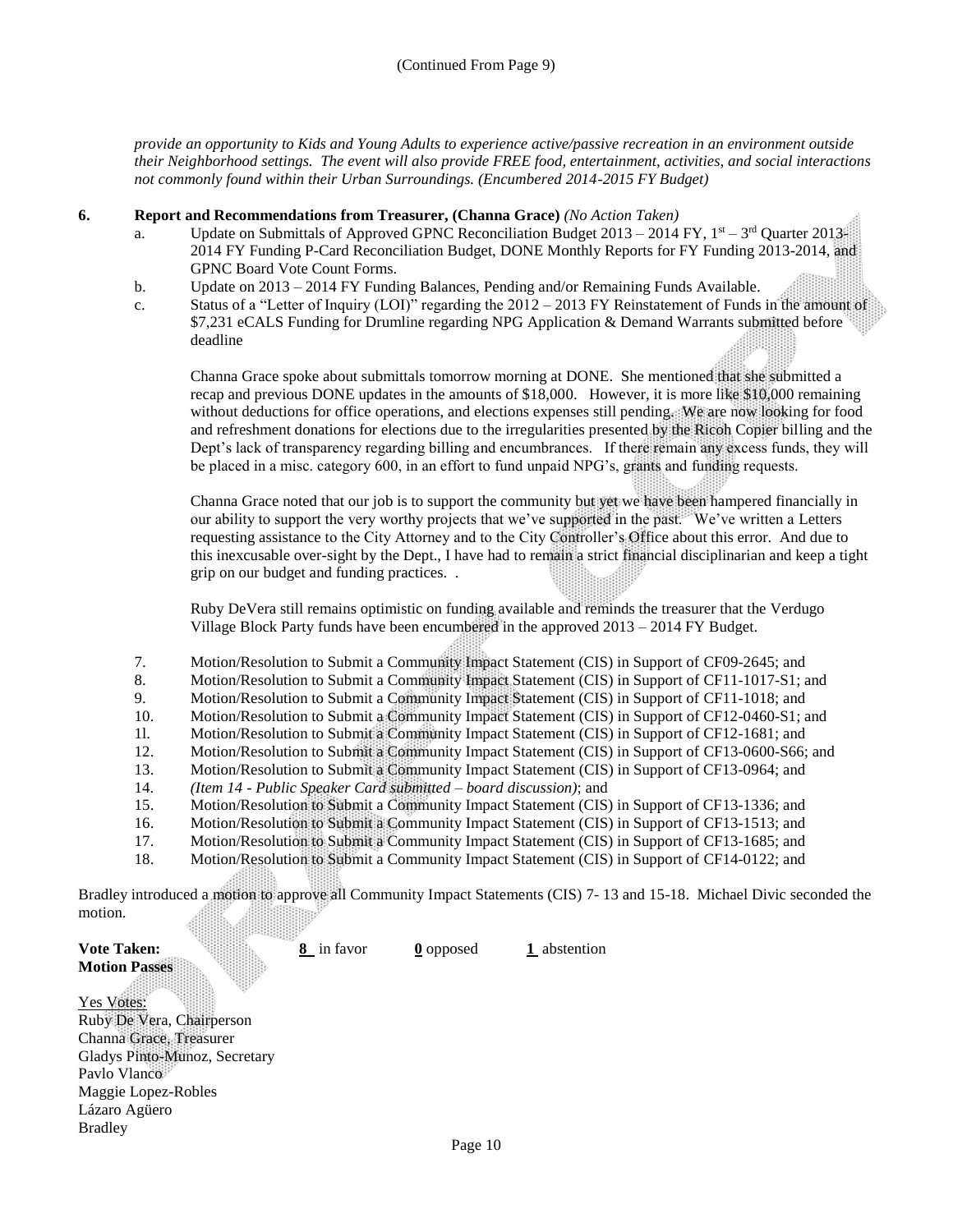Michael Divic Luis 'Art 'Camarillo

No Votes: None

Abstentions: Crystal-Lynne Orozco

14. Motion/Resolution to Submit a Community Impact Statement (CIS) in Support of CF13-1300-S1

Jesse Medina, Stakeholder strongly opposed to the board approving a CIS in support of a ballot/initiative for tax increase.

Jesse Medina relates current LADWP rates from 2006 to present which indicated various incremental increases, sanitation increases, fees for electricity fees. Sanitation & waste disposal fees from \$11 to \$76 over a period of 8 years. Fees that were approved by voters the hiring of 1,000 additional police officers. Jesse informs the board that until the city is willing to provide a serious budget overhaul, provide accountability of state and local funds already budgeted for infrastructure improvements, and will ensure that funds collected will be distributed equally and in an unbiased manner targeted to those communities and neighborhoods that need it the most, basically voters are approving another levy on their pocket.

Jesse Medina has asked the board to weigh-in on these matters, cause and effect and to oppose this council file. Please be reminded that in the 8 years before Eric Garcetti was elected, income into the city only decreased 2.6% whereas city expenditures increased 32% without any accountability, over-sight, or feedback from the public. And very little, if no input from the NC's on budgets or city funding encumbrances. The City of Los Angeles needs to live within its' budgetary needs.

Bradley introduced a motion to submit a Community Impact Statements (CIS) opposed to CF13-1300-S1. Lázaro Agüero seconded the motion. 

| <b>Vote Taken:</b>            | 10 in favor | $0$ opposed | <b>0</b> abstention |
|-------------------------------|-------------|-------------|---------------------|
| <b>Motion Passes</b>          |             |             |                     |
|                               |             |             |                     |
| <b>Yes Votes:</b>             |             |             |                     |
| Ruby De Vera, Chairperson     |             |             |                     |
| Channa Grace, Treasurer       |             |             |                     |
| Gladys Pinto-Munoz, Secretary |             |             |                     |
| Pavlo Vlanco                  |             |             |                     |
| Maggie Lopez-Robles           |             |             |                     |
| Lázaro Agüero                 |             |             |                     |
| <b>Bradley</b>                |             |             |                     |
| Michael Divic                 |             |             |                     |
| Luis 'Art 'Camarillo          |             |             |                     |
| Crystal-Lynne Orozco          |             |             |                     |
|                               |             |             |                     |

\* (Art Camarillo introduced a motion to extend the meeting for 10 minutes. Board Members raised a few objections. Ruby DeVera said she is unable to remain until 10pm. Bradley suggested some items be tabled. Ruby DeVera inquired if it is necessary to stay until 10pm)

**19. Committee/Ad Hoc Committee Reports/Updates** (8:45 p.m.) *(Tabled)*

- **a. Report/Recommendations/Status/Update Website Ad-Hoc Committee,** *(if any).* (Andre Sahakian)
	- 1. Phase I Enhancement of the Webpage Look, Content, and Graphics-Attractive Welcome Page.
	- 2. Update on Twitter, Facebook, and other Applications, if any.
- **b. Report/Recommendations/Status/Update By-Elections Adhoc Committee,** *(if any).* (Art Camarillo)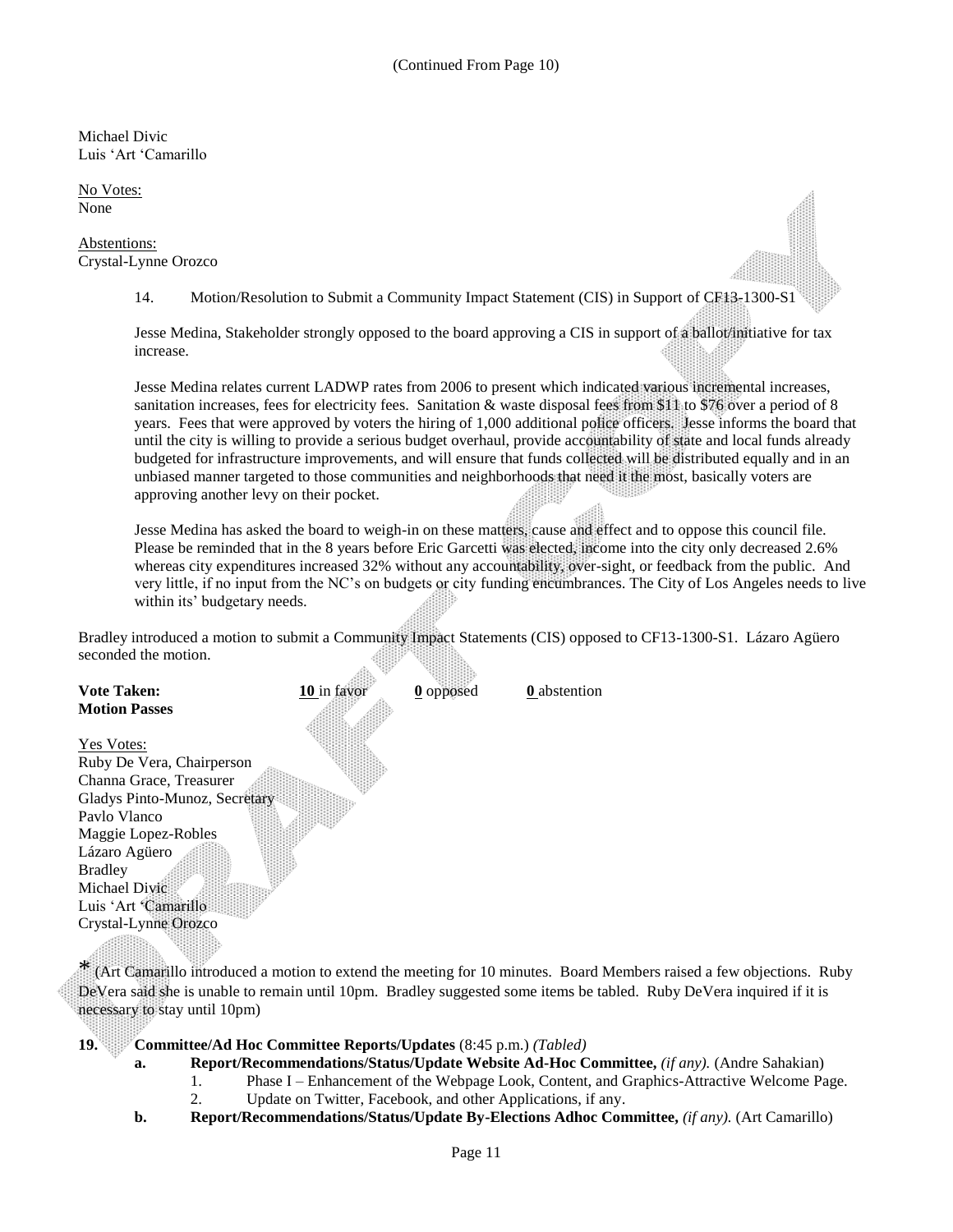- . 1. Motion/Resolution to Approve "Candidate's Meet & Greet" Forum tentatively scheduled for Saturday April 19, 2014 from 10am – 1pm at the GPC/SC.; and
- 2. Motion/Resolution to Approve "Candidate's Meet & Greet" Flyer for outreach distribution; and<br>3. Motion/Resolution to approve "2014 GPNC Election's" Banner for printing & posting
- Motion/Resolution to approve "2014 GPNC Election's" Banner for printing & posting

Tony Butka stated that he and Art Camarillo will be the overseeing the remaining Regional 8 Elections for the GPNC and provided contact information for both of them. Any further communications, outreach and/or reference material will be handled by both he and Art Camarillo and the Election's Committee.

Tony Butka stated that the board members and public have a DRAFT Copy of the Candidates "Meet & Greet" Forum Flyer for Saturday April 19, 2014 from 10am – 1pm. He stated that all 30 candidates have been contacted via e-mail about the upcoming forum and if you didn't received info. please provide your contact information. The forum is setup as follows: 10am-11am will be the meet and greet, with a candidates Q & A from 11am-1pm with closing statements. The same question will be asked to all candidates with a 2 minute reply allotted. After 1pm, if you choose to stay, the facilities will remain open to meet with the Elections' Coordinators, Tony Butka or Art Camarillo to discuss voter registration, identification, or any other topic of discussion.

Tony Butka requested a minimum of 7 volunteers who will be provided with FREE refreshments, lunch and coffee.

Tony Butka reminded the board that there are three action items to be approved. Board approval of the Candidate's "Meet & Greet" Forum Flyer for outreach purposes. Bradley asked are we speaking of the GPNC Spring Edition Newsletter or just the "Meet & Greet' Forum Flyer. Tony Butka reminded board members they are taking action on the Candidate's "Meet & Greet" Forum Flyer

Tony Butka requested a motion to approve the Banner info and design. Bradley reminded Tony Butka a previous action was taken that covered reference materials for outreach. Tony Butka said that's fine for their needs.

In response to a question about whether candidates can use a proxy on Saturday if they can't be there, Tony Butka stated affirmative that is acceptable. Bradley asked for clarification about self-affirmation voting. Jay Handal explained and Tony Butka provided further explanation.

Andre Sahakian, candidate for Area 6 asked if forum questions be made available before the forum. Tony Butka said we're not trying to sandbag anyone.

Bradley introduces a motion to approve  $19<sub>x</sub> b$  (1 – 3) - Candidate's "Meet & Greet" Forum date of Saturday April 19, 2014 from 10am – 1pm, Candidate's "Meet & Greet" Flyer for outreach distribution; and to approve "2014 GPNC Election's" Banner for printing & posting. Pavlo Vlanco seconded the motion. **SANDER** 

| <b>Vote Taken:</b>                       | 9 in favor | 0 opposed | <b>0</b> abstention |
|------------------------------------------|------------|-----------|---------------------|
| <b>Motion Passes</b>                     |            |           |                     |
| Yes Votes:                               |            |           |                     |
| Ruby De Vera, Chairperson                |            |           |                     |
| Channa Grace, Treasurer                  |            |           |                     |
| Gladys Pinto-Munoz, Secretary            |            |           |                     |
| Pavlo Vlanco                             |            |           |                     |
| Maggie Lopez-Robles                      |            |           |                     |
| Lázaro Agüero (Arrived 8:30pm)           |            |           |                     |
| <b>Bradley</b>                           |            |           |                     |
| Michael Divic                            |            |           |                     |
| Luis "Art" Camarillo                     |            |           |                     |
| Crystal-Lynne Orozco                     |            |           |                     |
| Maggie Darett-Ouiroz (Arrived at 8:55pm) |            |           |                     |

.

#### **c. Economic Development and Land Use Committee Recommendations and Updates, (Andy Montealegre)**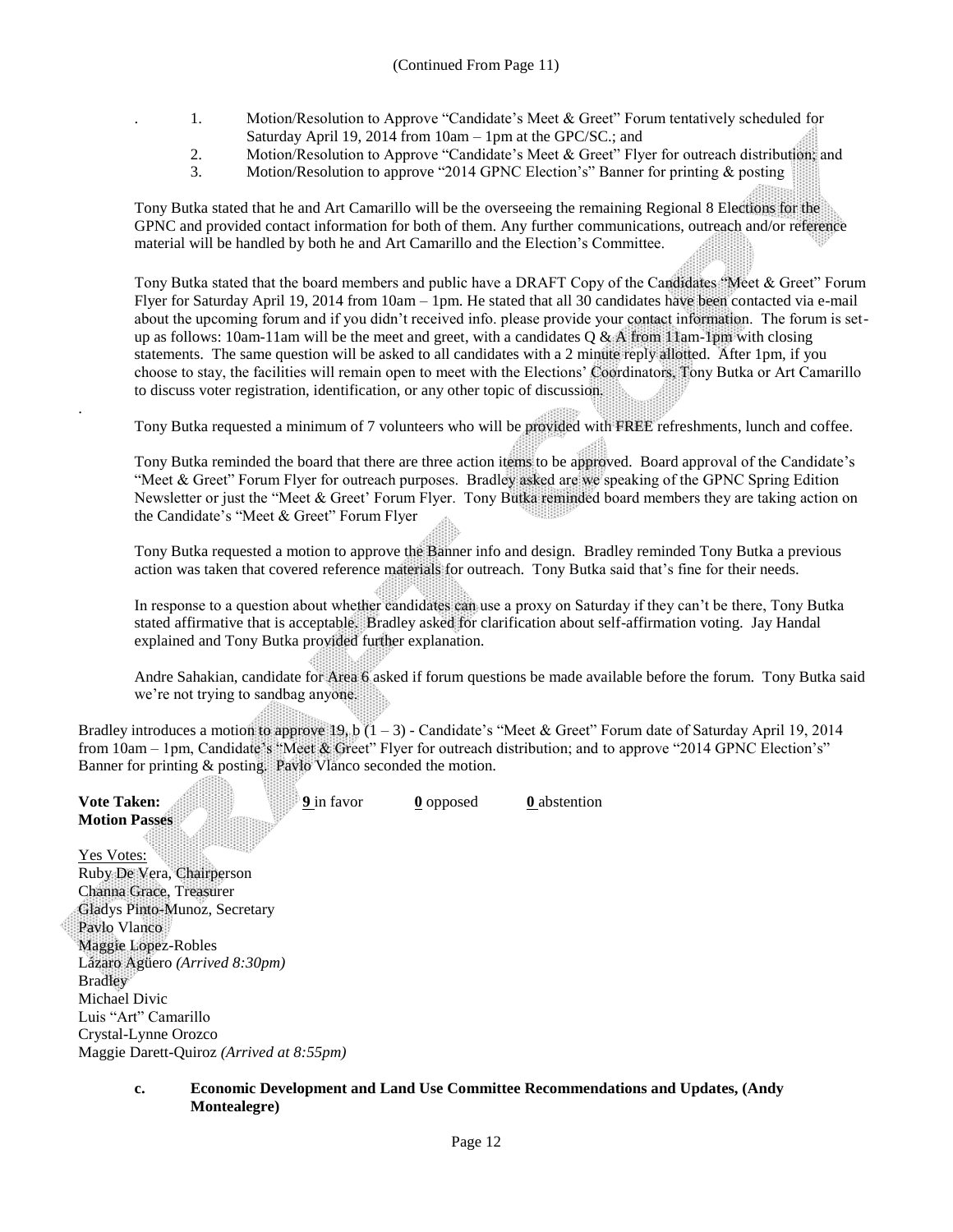(All Cases may be viewed via [http://planning.lacity.org/cts\\_internet/](http://planning.lacity.org/cts_internet/) . Action Items may require a Board Action/Motion/Resolution to Adopt/Letter of Approval/Denial and/or Recommendations)

**1). Address:** 3017 West San Fernando Road. **Case No.** ZA-2014-427-ZV **Project Description;** Construction and Maintenance of a Wireless Telecommunication's Tower at the Public Storage Facility.

*(Committee submitted a Letter in Opposition to the application proposal for a "Fake Pine Tree" wireless telecommunication's tower)* 

**2). Address:** 4525 N. Sunnycrest Drive. **Case No.** ZA-2014-665--ZAD **Project Description;** Construction of a new 2-story single family dwelling, 1,493 project area with yard reductions, over-height walls/fences, and hillside street waiver regulations requested.

*(Committee submitted a Letter Advising DCP to approve applicant's request)* 

**3.). Address:** 3835 N. Cazador St. **Case No.** DIR-2013-3690-ZAA-SPP **Project Description;** Construction of a new 2-story single family dwelling, 4,775 project area with yard reductions.

*(Committee submitted a Letter Advising DCP to deny applicant's request – not consistent with MW/GP SPP)* 

**4). Update on Community Cross-walks in CD01, CD13, and CD14.** *(Refer to NC Board Business)*

**5). Update on Left Turn Signals at Fletcher Drive and San Fernando Road.** *(Refer to NC Board Business)*

**6). Update on Left Turn Signals at Fletcher Drive and Estara Avenue.** *(Refer to NC Board Business)*

**7). Update on Public Safety Cross-walks in CD01, CD13, and CD14.** *(Refer to NC Board Business)*

**8). Update/Status: LAPD Station/Northeast Division -** Construction of a New 3 Story LAPD Station w/ 21 Pkg. Spaces and Community Room

Address: **3353 W. San Fernando Road -** Monday May 5, 2014 8:30am Ground Breaking Ceremony & Official Commemoration. *(No New Updates)*

**9). Update/Status: Goodwill Southern California Community Enrichment Center in Fletcher Sq.** Address: **3150 San Fernando Road in the Fletcher Square Neighborhood** (Old K-Mart Site)

*(Store Opening is set for April 11, 2014 Grand Opening & Ribbon Cutting Ceremony May 1, 2014 from 8:30am – 11am and opened to the public after 11am)*

**10). Update/Status: NELA Union -** Mixed-Use 52-unit condominium with 117 parking spaces Address: **3901 Eagle Rock Boulevard** (Masonry Builder's Site) *(No New Updates)*

**11). Update/Status: Verizon Wireless Tower & Community Marker** Tree Trimming/Visual Block Address**: 2910 N San Fernando Road (***No New Updates)*

**12). People Street Project Idea: Eagle Rock Boulevard Median Park Btwn. Avenue 35 and Avenue 36** A Proposal for a portion of Eagle Rock Boulevard between Avenue 35 and Avenue 36 with a single lane of traffic in each direction to inspire greater community engagement simply by its visibility, and encourage more passive and active neighborly interactions in line with Mayor Garcetti's ["People Streets program"](http://la.streetsblog.org/2013/10/14/people-st-garcett-and-ladot-declare-streets-are-for-people-offer-help-re-purposing-wasted-asphalt/) for the Community of Glassell Park.

*[\(http://la.streetsblog.org/2013/10/23/people-street-project-idea-eagle-rock-boulevard-median-park/\)](http://la.streetsblog.org/2013/10/23/people-street-project-idea-eagle-rock-boulevard-median-park/)*

*(Ruby DeVera reminded board members Items 19, c (1 – 12) may have been covered in February/March 2014 Meeting)*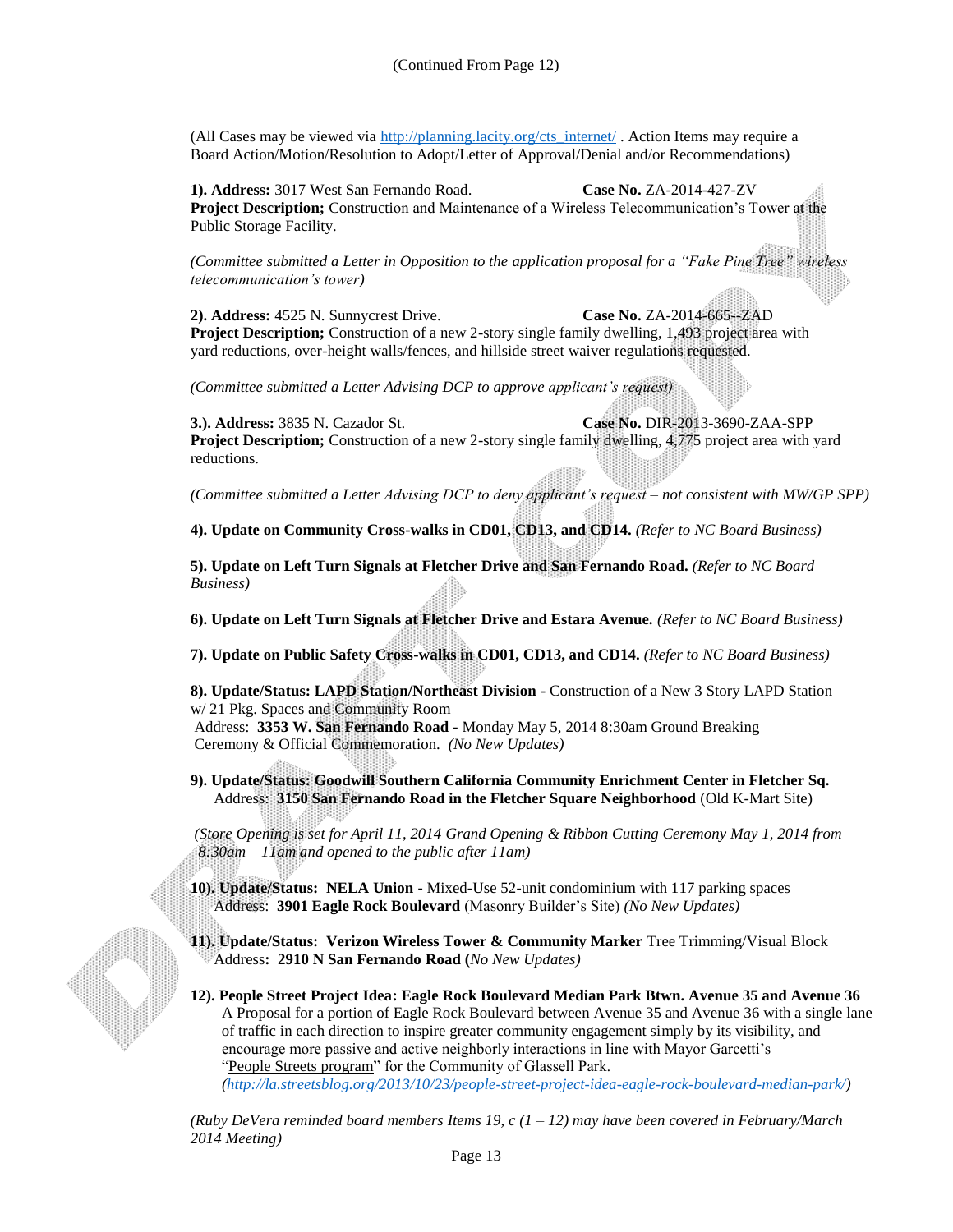Bradley introduced a motion to approve Items ED+LUC Agenda Items 19, c  $(1 - 12)$ . Art Camarillo seconded the motion.

| <b>Vote Taken:</b><br><b>Motion Passes</b>                                                                                 |                   | 8 in favor | $\underline{0}$ opposed | $2$ abstention                                                                              |
|----------------------------------------------------------------------------------------------------------------------------|-------------------|------------|-------------------------|---------------------------------------------------------------------------------------------|
| <b>Yes Votes:</b><br>Ruby De Vera, Chairperson<br>Channa Grace, Treasurer<br>Gladys Pinto-Munoz, Secretary<br>Paylo Vlanco |                   |            |                         |                                                                                             |
| Maggie Lopez-Robles<br>Lázaro Agüero                                                                                       |                   |            |                         |                                                                                             |
| <b>Bradley</b><br>Luis 'Art 'Camarillo                                                                                     |                   |            |                         |                                                                                             |
| No Votes:<br>None                                                                                                          |                   |            |                         |                                                                                             |
| Abstentions:<br>Crystal-Lynne Orozco<br>Michael Divic                                                                      |                   |            |                         |                                                                                             |
| d.                                                                                                                         | (None)            |            |                         | Grants & Funding Committee Report/Recommendations/Status/Updates, (if any), Bradley         |
| e.                                                                                                                         | (None)            |            |                         | Report/Recommendations/Status/Update By-Law Committee, (if any). (Tony Butka)               |
| f.                                                                                                                         | (Report provided) |            |                         | Report/Recommendations/Status/Update Budget and Finance Committee, (if any). (Channa Grace) |
| $\mathbf{g}$ .                                                                                                             |                   |            |                         | Report/Recommendations/Status/Update from Outreach and Communication Committee, (if any).   |

 **g. Report/Recommendations/Status/Update from Outreach and Communication Committee,** *(if any).* (Bradley)

The GPNC 2014 Spring Edition – Election's Issue is completed and has been approved. Stakeholders will receive it Saturday or Monday and it will be in full color. It was a labor of love and there are photos of existing board members, community activities, and all the information about the Glassell Park NC Elections. Last year we had only about 230 voters. This year, we really worked hard to outreach to the many schools, churches, and CBO's and businesses. We hope to double if not triple the voter turn-out this election cycle. Just getting the word out for candidates went from 5 to 30 candidates. Meeting our strategic plan and goals.

\*(Note: Maggie Darett-Quiroz has arrived 8:55pm)

**h. Report/Recommendations/Status/Update Education Ad-Hoc Committee,** *(if any).* (Baltazar Vega) *(None Provided)*

**i. Report/Recommendations/Status/Update Legislative Ad Hoc Committee,** *(if any).* (Mike Divic) *(None Provided)*

### **20. Area Representative Updates**

a. Area 1, Bradley – *(None Provided)* b. Area 2, Maggie Darett-Quiroz

Maggie Darett-Quiroz said that she is working with Jose A. Rodriguez/CD01 and a group of area residents to submit a petition against Super King Market parking, nuisance and employee activities. She mentioned that SKM doesn't want to pay for parking around the Sony Studios area and that residents and businesses are upset at the nuisance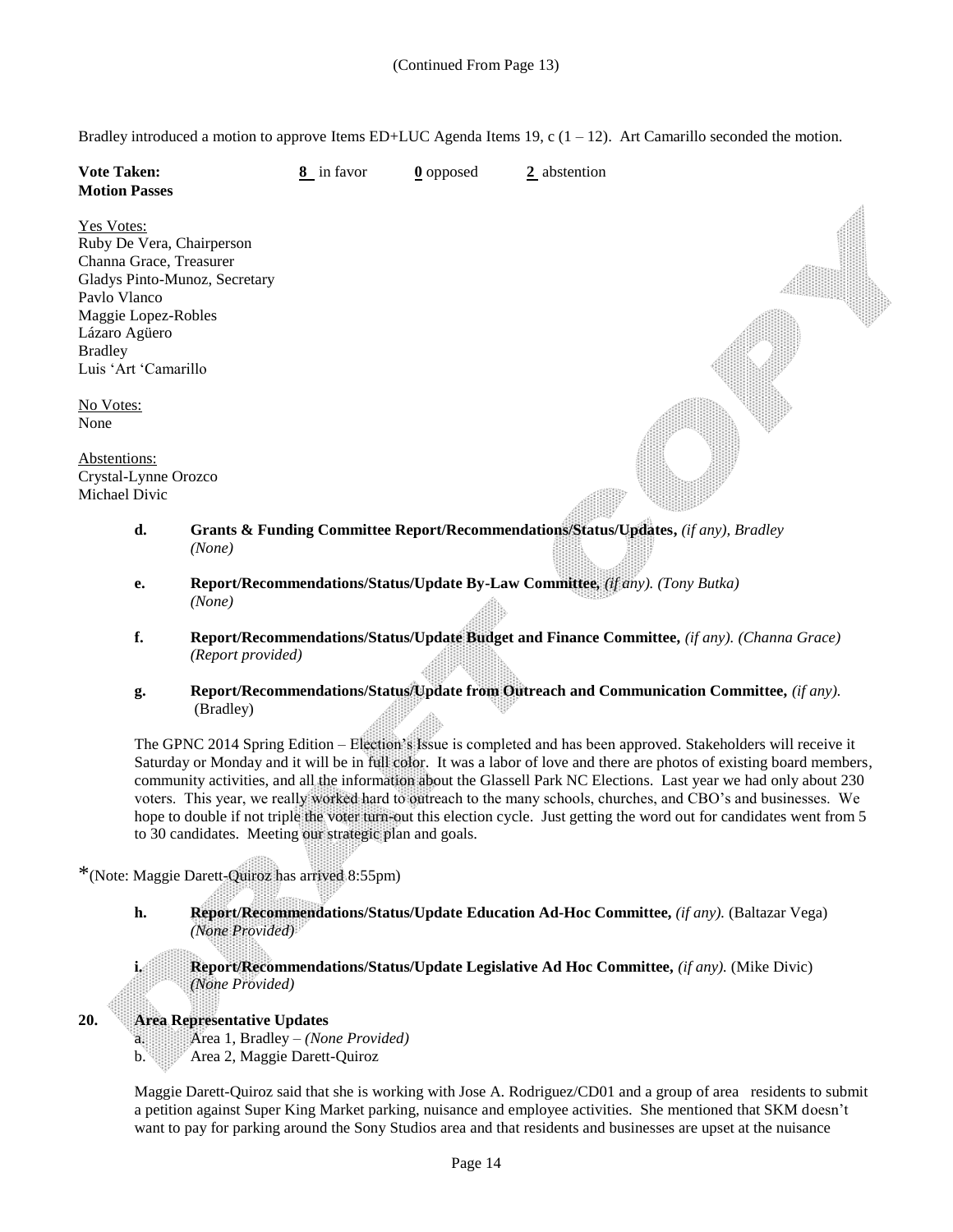activities. She suggest holding an upcoming forum or town hall meeting. Employees at Super King are just trashing the area. We need photos of this illicit activity or there is nothing that we can do. We are working to find a solution.

Maggie Lopez-Robles asked if Super King Market is doing anything about traffic. Maggie Darett-Quiroz indicated she is not aware of anything and that residents cannot even have access into their neighborhood She stated if we all unite and combine efforts to bring residents to meetings, then they might want to consider it.

We are also working to bring youth sports into the area. We're working with Caltrans to keep the area clean.

- c. Area 3, Crystal-Lynne Orozco *(None Provided)*
- d. Area 4, Maggie Lopez-Robles *(Provided in NC Board Actions & Activates above)*
- e. Area 5, Arlene Santos *(None Provided)*
- f. Area 6, Martin Gregori *(None Provided)*
- g. Area 7, Gladys Pinto-Muñoz

Gladys Pinto-Muñoz stated residents met with Nate Hayward, Field Deputy about a "Welcome to Glassell Park" Sign at the 2 Fwy. Off Ramp in Verdugo Village Area. They are also talking with Forest Lawn given the land is in the Council District 14 Area.

Maggie Darett-Quiroz corrected Gladys Pinto-Muñoz and informed her that Forest Lawn is located in Cd13 Councilmember Mitch O'Farrell's office. Recently, they held a community-clean-up and Forest Lawn cooperated with the assistance of Cd13 Councilmember Mitch O'Farrell's office

- **21. Business Representative Updates** *(None Provided)*
- **22. Organizational Representative Updates** *(None Provided)*
- **23. Educational Representative Updates** *(None Provided)*
- **24. Faith-Based Representative Updates, (Art Camarillo)** *(None Provided)*
- **25. Announcements/Public Comments**

Mike Divic introduced an LA River Project Representative, Jessica from the LA River project. She wanted to see what the neighborhood councils were like and how to become more involved.

#### **26. New Community Activities/Business & Developments/Issues and/or Concerns:**

**Saturday, April 19, 2014** from 10am – 4pm, GPNC 2014 Candidates "Meet & Greet" Forum. Location: 3750 N. Verdugo Road (Cd01 Field Office) In back of Public Storage **Contact:** Art Camarillo, ELEC. Rep. (323) 821-1717 or E-mail at [go.sgbvc@att.net](mailto:go.sgbvc@att.net)

**Saturday, April 26, 2014** from 10am – 4pm, GPNC 2014 Elections and BBQ Location: 3750 N. Verdugo Road (Grassy Knoll btwn Pool & Cd01 Field Office) **Contact:** Art Camarillo, ELEC. Rep. (323) 821-1717 or E-mail at [go.sgbvc@att.net](mailto:go.sgbvc@att.net)

**Sunday, April 27, 2014** from 8am – 4pm. eCALS 2nd Annual Health Fair, Walk-A-Thon, and Resource Fair Location: 3750 N. Verdugo Road (Grassy Knoll btwn Pool & Cd01 Field Office) And Glassell Park Rec. Center **Contact:** Baltazar Vega, eCALS Dean of Students, (323) 276-5515 or E-mail a[t b.vega@pucschools.org](mailto:b.vega@pucschools.org)

**Thursday, May 1, 2014** from 8am – 4pm, Goodwill Industries of Fletcher Square "Grand Opening Ceremony" Location: 3150 San Fernando Road (Old K-Mart Site) Entertainment, and FREE Refreshments & Parking. **Contact:** Erin Cooper, Community Relations, Activities & Events Manager (323) 539-2152 / [ecooper@goodwillsocal.org](mailto:ecooper@goodwillsocal.org)

**Monday, May 5, 2014** from 8:30am, LAPD Station/Northeast Div. **-** Ground Breaking Ceremony & Commemoration Location: 3353 W. San Fernando Road (Back Lot) **Contact:** Sgt. Ruben Arellano, CRO Office (323) 344-5712 or E-mail at [32338@lapd.lacity.org](mailto:32338@lapd.lacity.org)